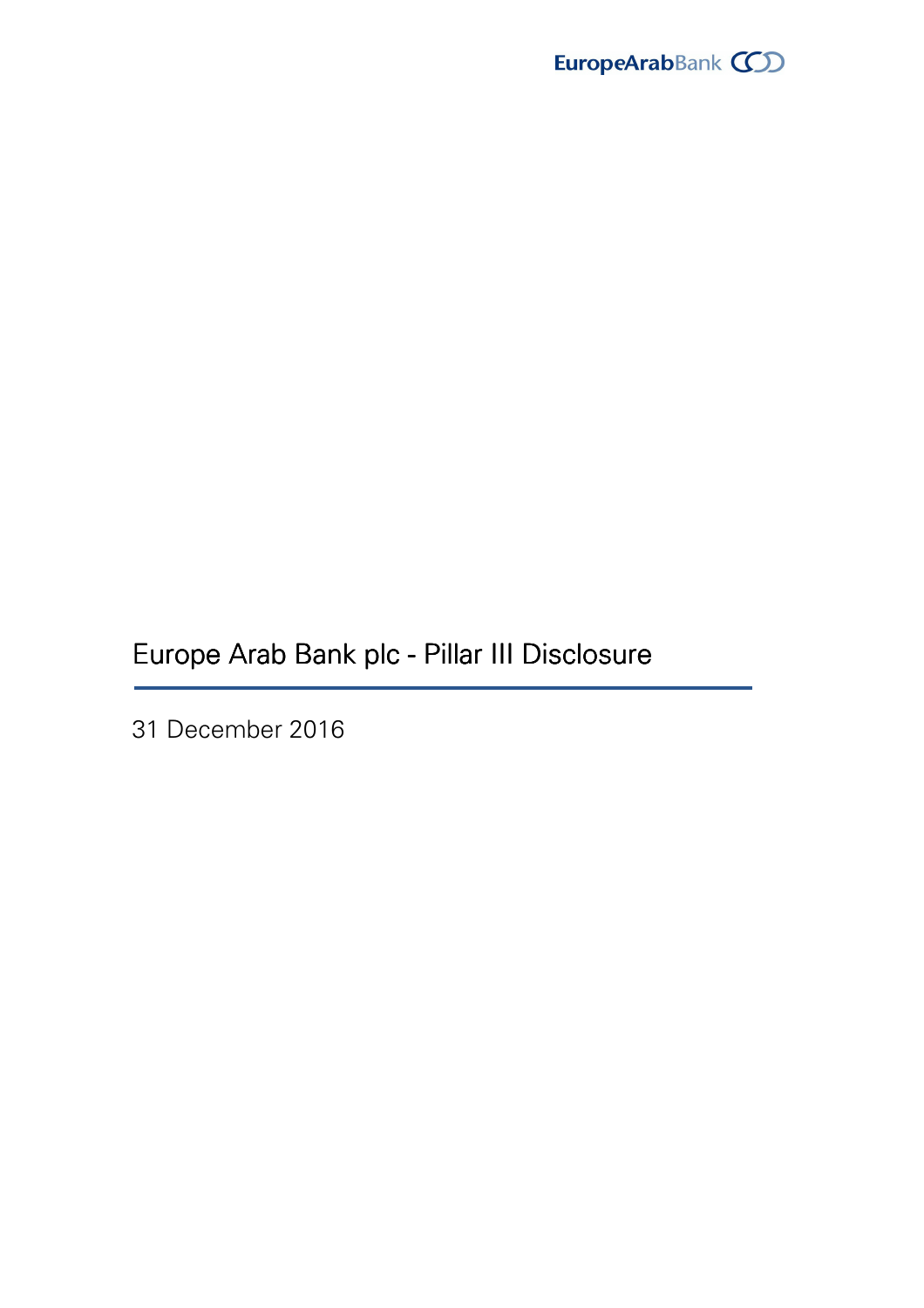# **Table of Contents**

| 1.  | Overview                                          | 4  |
|-----|---------------------------------------------------|----|
|     | 1.1 Introduction                                  | 4  |
|     | 1.2 Capital Requirement Framework                 | 4  |
|     | 1.3 Scope                                         | 5  |
|     | 1.4 Disclosures and Policy                        | 5  |
| 2.  | <b>Risk Management Objectives and Policies</b>    | 6  |
|     | 2.1 Overview                                      | 6  |
|     | 2.2 Risk Principles                               | 6  |
|     | 2.3 Risk Governance -overview                     | 7  |
|     | 2.4 Risk Governance –roles and responsibilities   | 7  |
|     | 2.5 Risk Committees                               | 11 |
|     | 2.6 Material Risks                                | 14 |
|     | 2.7 Risk Appetite                                 | 14 |
|     | 2.8 Risk Management Process                       | 15 |
|     | 2.9 Stress Testing                                | 15 |
| 3.  | <b>Capital Resources</b>                          | 16 |
| 4.  | Leverage Ratio                                    | 16 |
| 5.  | Capital Adequacy and Management                   | 16 |
|     | 5.1 Capital Management Approach                   | 16 |
|     | 5.2 Pillar 2                                      | 17 |
|     | 6. Credit Risk                                    | 18 |
|     | 6.1 Credit Risk Approach                          | 18 |
|     | 6.2 Use of Credit Mitigation Techniques           | 18 |
|     | 6.3 Use of External Credit Rating Agencies (ECAI) | 19 |
|     | 6.4 Credit Risk Exposures                         | 20 |
|     | 6.5 Securitisations                               | 21 |
|     | 6.6 Counterparty Credit Risk                      | 21 |
| 7.  | <b>Market Risk</b>                                | 23 |
| 8.  | <b>Liquidity Risk</b>                             | 24 |
| 9.  | <b>Operational Risk</b>                           | 25 |
| 10. | <b>Impairment Provisions</b>                      | 25 |
|     | 10.1 Policy                                       | 25 |
|     | 10.2 Past due exposures                           | 26 |
| 11. | <b>Asset Encumbrance</b>                          | 28 |
| 12. | Remuneration                                      | 28 |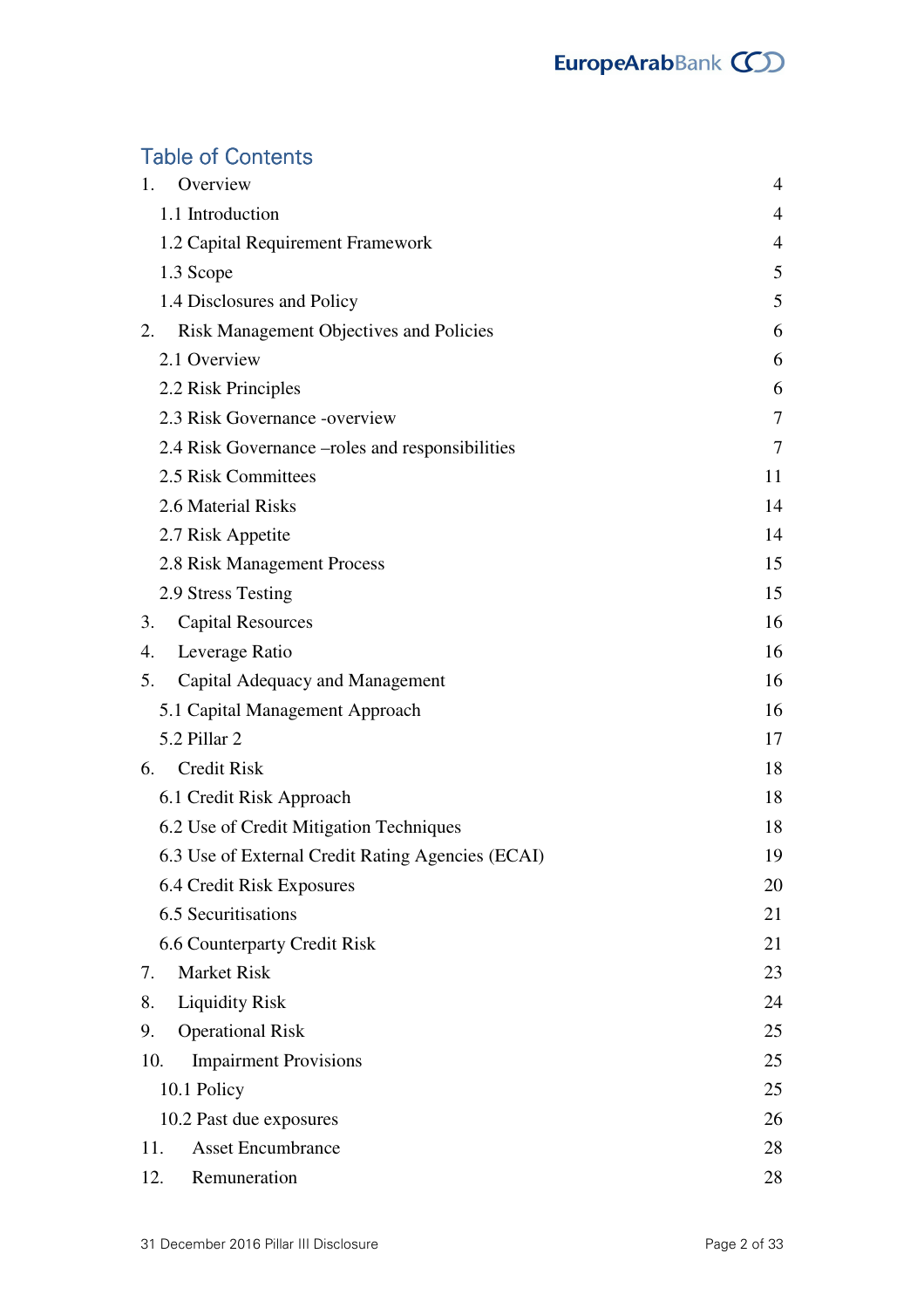# EuropeArabBank COD

| 12.1 Decision making process                                                         | 28 |
|--------------------------------------------------------------------------------------|----|
| 12.2 Link between Pay and Performance                                                | 29 |
| 12.3 Ratio of Fixed to Variable remuneration                                         | 30 |
| 12.4 Design characteristics of remuneration system                                   | 30 |
| Appendices                                                                           | 31 |
| Appendix I: Capital Instruments main features                                        | 31 |
| Appendix II: Reconciliation between audited financial statements and regulatory      |    |
| own funds as at 31 <sup>st</sup> December 2016                                       | 32 |
| Appendix III: Transitional Own Funds disclosure as at 31 <sup>st</sup> December 2016 | 32 |
| Appendix IV: Disclosures on Asset Encumbrance                                        | 33 |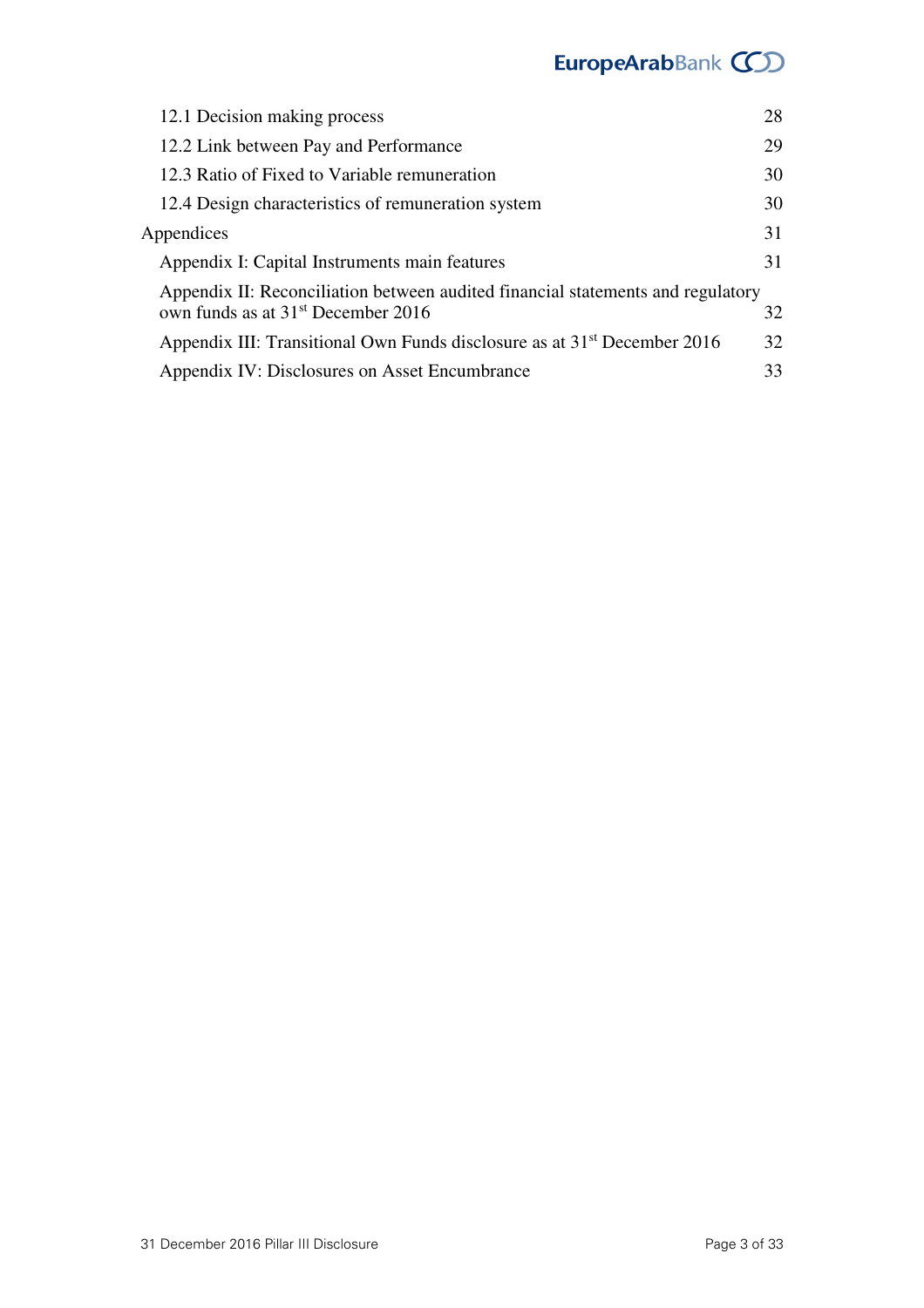# 1. Overview

## 1.1 Introduction

The aim of the capital adequacy regime is to promote safety and soundness in the financial system. It is structured around three 'pillars': Pillar 1 on minimum capital requirements; Pillar 2 on the supervisory review process; and Pillar 3 on market discipline. Pillar 3 requires firms to publish a set of disclosures which allow market participants to assess key pieces of information on that firm's capital, risk exposures and risk assessment process. The disclosures contained in this document cover the qualitative and quantitative disclosure requirements of Pillar 3, set out in the EU's Capital Requirements Regulation ("CRR"), and are based on data as at 31 December 2016 with comparative figures for 31 December 2015 where relevant.

## 1.2 Capital Requirement Framework

The capital framework which firms are required to apply is described below.

- Pillar 1 sets out the minimum capital requirements that firms are required to meet for credit, market and operational risk.
- Pillar 2A Individual capital guidance (ICG) sets out the requirements on firms with regard to their internal capital adequacy assessment processes (ICAAP's), internal procedures and control mechanisms. The PRA expect that firms should meet Pillar 2A with at least 56% of Common Equity Tier1 capital (CET1).
- The Institution Specific Countercyclical Buffer (CCyB) requires the firm to build up capital when aggregate growth in credit is judged to be associated with the buildup of system wide risk, and can be drawn down to absorb losses during periods of stress.
- Capital conservation buffer (CCB) is designed to enable firms to absorb losses in stressed periods. The CCB of 0.625% of risk weighted assets is comprised of CET1 capital and is required to be maintained above the regulatory capital minimum requirement.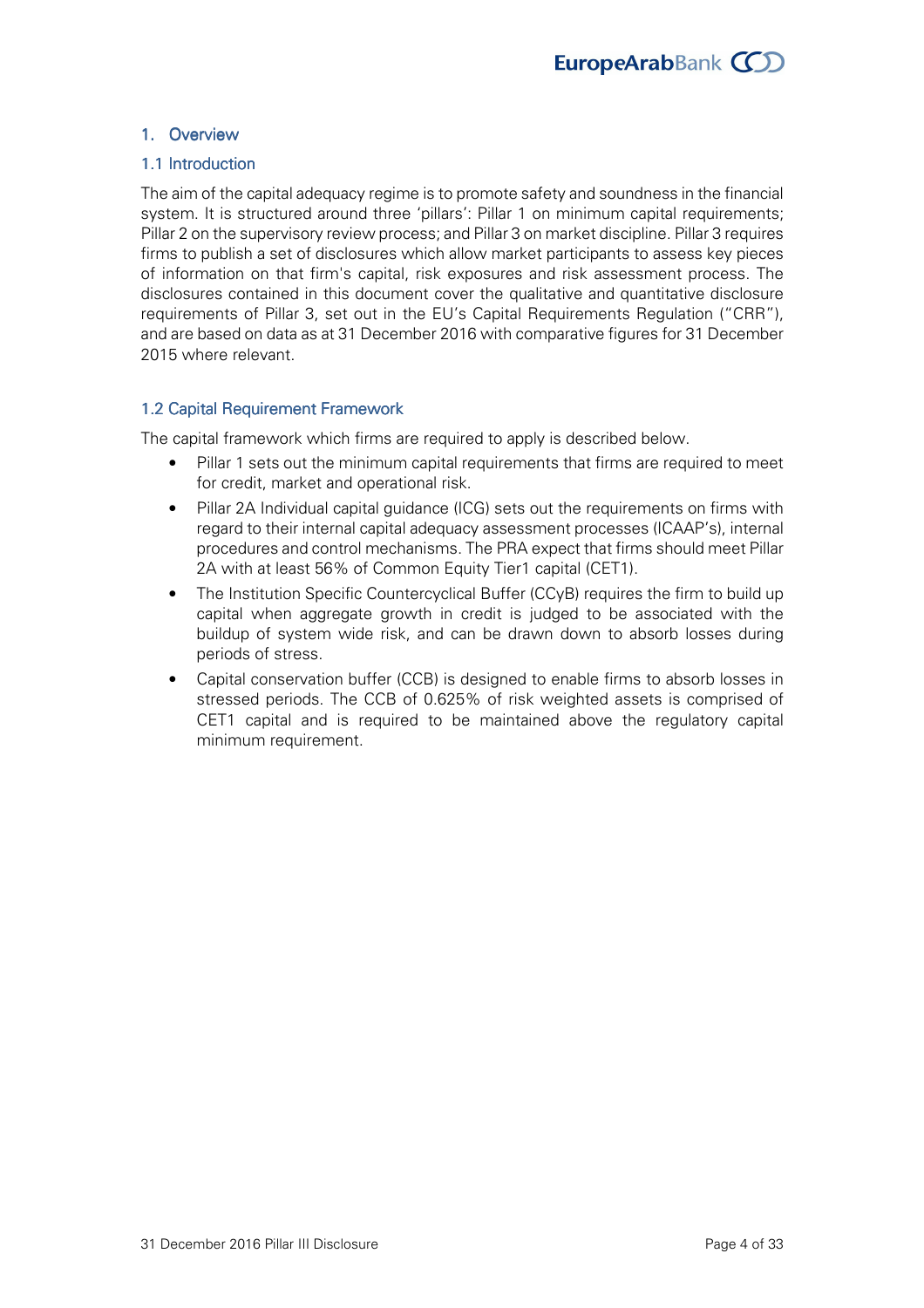# 1.3 Scope

Europe Arab Bank ("EAB") plc, whose registered office is at 13-15 Moorgate, London EC2R 6AD, is registered in England and Wales with number 5575857, and is authorised by the Prudential Regulation Authority ("PRA") and regulated by the UK Financial Conduct Authority ("FCA") and the PRA. EAB has overseas branches in France, Germany and Italy. EAB is a wholly-owned subsidiary of Arab Bank plc.

EAB makes use of the provisions laid down in the CRR and has prepared the reporting to the PRA and the Pillar 3 disclosures on a solo-consolidated basis. The 2016 Annual Report has been prepared on a company only basis. The differences are not considered material and are noted in Appendix II.

EAB has not applied for any Internal Ratings Based ("IRB") waivers and consequently no Pillar 3 IRB disclosures are included in this document.

## 1.4 Disclosures and Policy

In accordance with the requirements of the CRR, the disclosures contained in this document cover both the qualitative (e.g. processes and procedures) and quantitative (e.g. actual numbers) requirements. In addition, the disclosures should be read in conjunction with EAB's most recent Annual Report.

The disclosures are required to be made on at least an annual basis and, if appropriate, some disclosures will be made more frequently. EAB has an Accounting Reference Date of 31 December, and such disclosures are made as soon as practicable after publication of the Annual Report and Accounts.

The disclosures are prepared by management, and reviewed and approved by the Board of Directors of EAB ("the Board"), prior to publication on EAB's website (www.eabplc.com).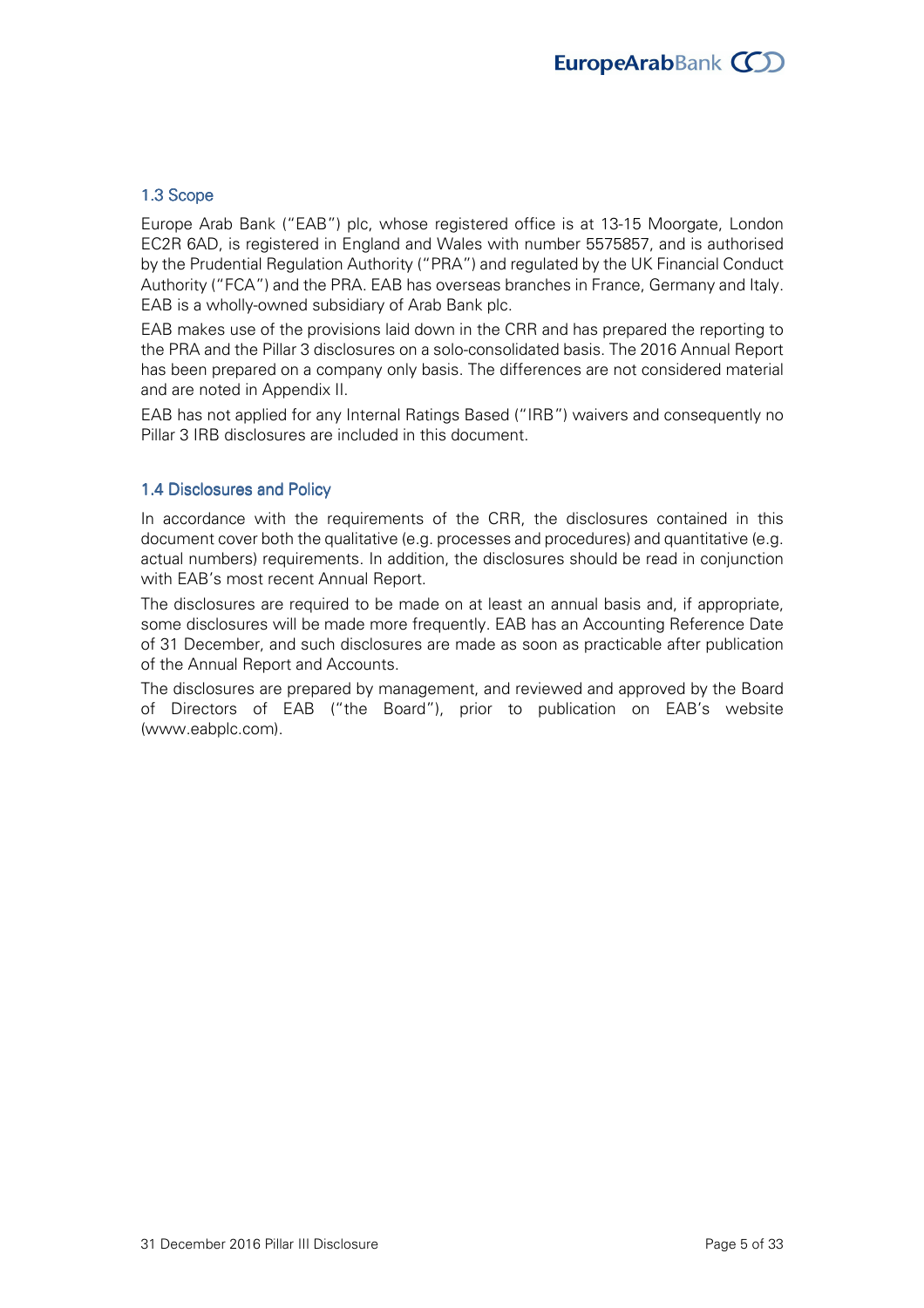# 2. Risk Management Objectives and Policies

EAB follows an 'Enterprise Risk Management' ("ERM") approach.

#### 2.1 Overview 2.1 Overview

The Board reviews the Risk Management Framework on an annual basis.

The Risk Management Framework document sets out the high level arrangements for risk management, control, oversight and assurance at EAB. It is designed to provide a structured approach for identifying, managing, measuring, assessing, monitoring, controlling and reporting financial and non-financial risk within EAB - on behalf of customers, depositors, policyholders, employees, Arab Bank Group and EAB's regulators.

Effective and efficient risk governance and oversight provide management with independent assurance that EAB's business activities will not be adversely impacted by risks. This in turn reduces the uncertainty of achieving EAB's strategic objectives.

The EAB Risk Management (ERM) Framework applies to the whole of EAB including EAB's branch network.

The ultimate responsibility for risk management lies with the Board. The Framework document describes the framework through which the Board satisfies itself that those responsibilities are discharged.

## 2.2 Risk Principles 2.2

EAB's ERM arrangements are based on the following five principles:

#### Principle 1: Risk management and control accountability rests with each department

Departments are responsible for the continuous and active management and control of their own risks (in line with the Board approved risk appetite and strategy) to ensure that risk and return are balanced.

They are accountable not only for the risks such as credit and market actively taken in order to generate returns, but also for any consequential operational and other risks arising from their businesses, functions and processes.

#### Principle 2: Independent and effective risk oversight and assurance

The risk oversight and risk assurance functions are independent, clearly mandated to oversee and challenge the business robustly, and have sufficient weight and standing in EAB to achieve this.

Risk oversight ensures that the tools, techniques and approaches utilised in fulfilling its mandate are robust, comprehensive, and proportionate, and balance the short and long term interests of EAB.

Risk assurance as provided by Internal Audit ensures that risk management, control and oversight are effective provided through risk based auditing, timely objective reporting, action tracking and disclosure.

#### Principle 3: Risk disclosure

The risk oversight process is underpinned by comprehensive, proportionate, transparent and objective disclosure of risk exposures to senior management, the Board, oversight committees, regulators, Arab Bank Group and other stakeholders.

#### Principle 4: Capital, liquidity, earnings and reputation protection

Capital, liquidity and earnings are protected by the effective management, control and oversight of the risk exposures across all material risk types and businesses.

External perception of EAB's reputation/brand is protected through the proactive management, control and oversight of risks incurred in the course of our business, including the avoidance of concentrated exposures of all kinds and limiting potential stress losses.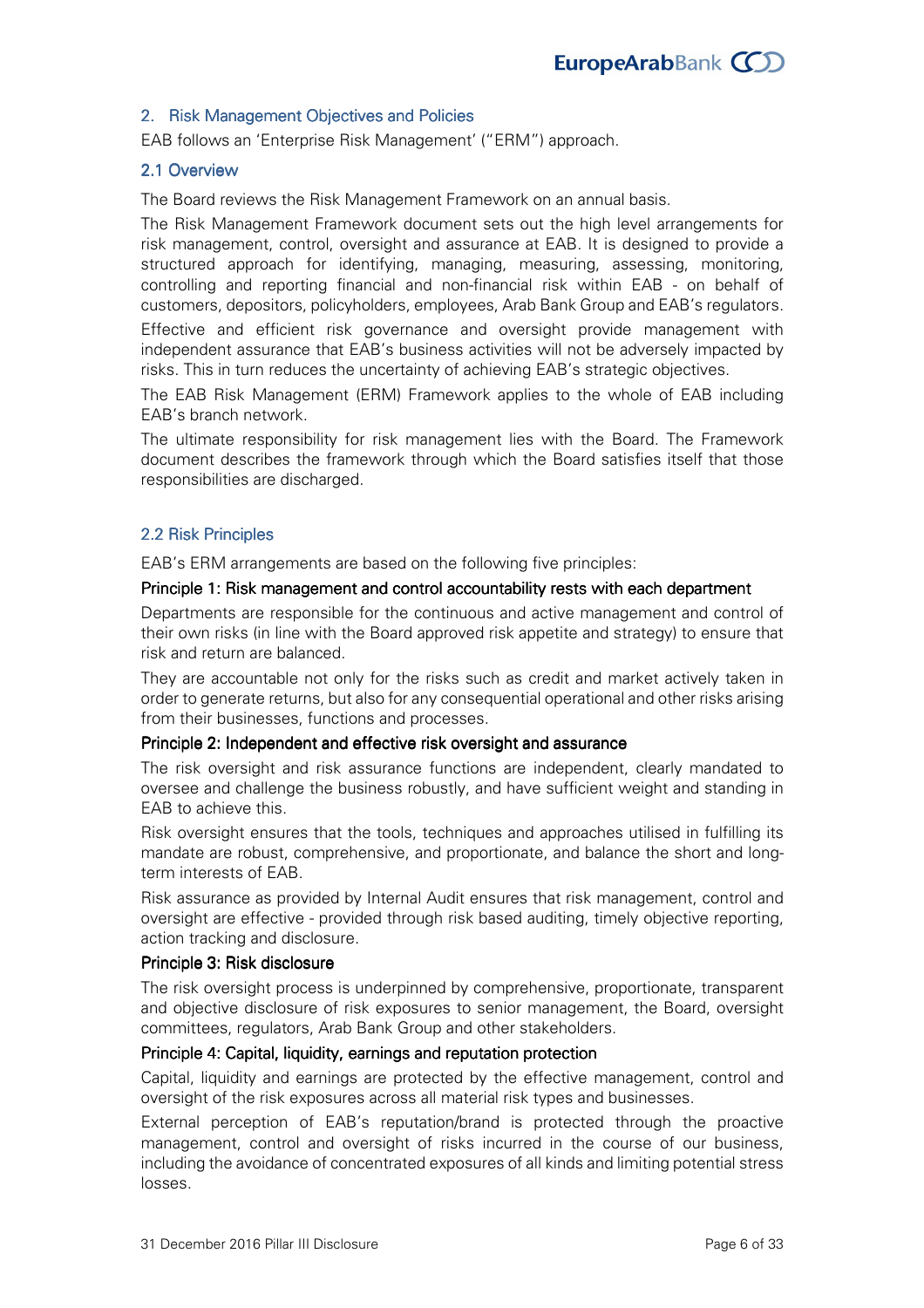# Principle 5: Ethics, culture and embedding

A strong ethical and risk culture is maintained so that risk awareness is embedded into all EAB activities. The Board takes the lead in embedding this risk culture.

## 2.3 Risk Governance -overview

EAB's risk governance is predicated on the industry standard Three Lines of Defence Model, which encompasses the following key elements:

- Line 1 has the responsibility for risk management comprising of areas where risk taking activities occur and the functions that enable or support these activities. Line 1 in EAB includes the Strategic Business Units (Corporate and Institutional Banking, Private Banking and Treasury) and Control / Support units (including Credit, Legal, Finance, Operations, Human Resources and IT).
- Line 2 is responsible for risk oversight providing independent oversight and challenge of risk and compliance issues across EAB. As such, Risk and Compliance are located within Line 2.
- Line 3 is responsible for risk assurance Internal Audit acts as the risk assurance function and provides confirmation that both the respective Line 1 risk management / control and Line 2 risk oversight activities are operating effectively and in accordance with the stipulated risk governance arrangements.



## 2.4 Risk Governance – roles and responsibilities

Within EAB's "Three Lines of Defence model" of Risk Management, each line has a distinct but interrelated role to play to ensure that EAB as a whole manages risk. Each line has a number of responsibilities which are laid out below.

Heads of department are responsible for ensuring that policies and job descriptions are consistent with the responsibilities.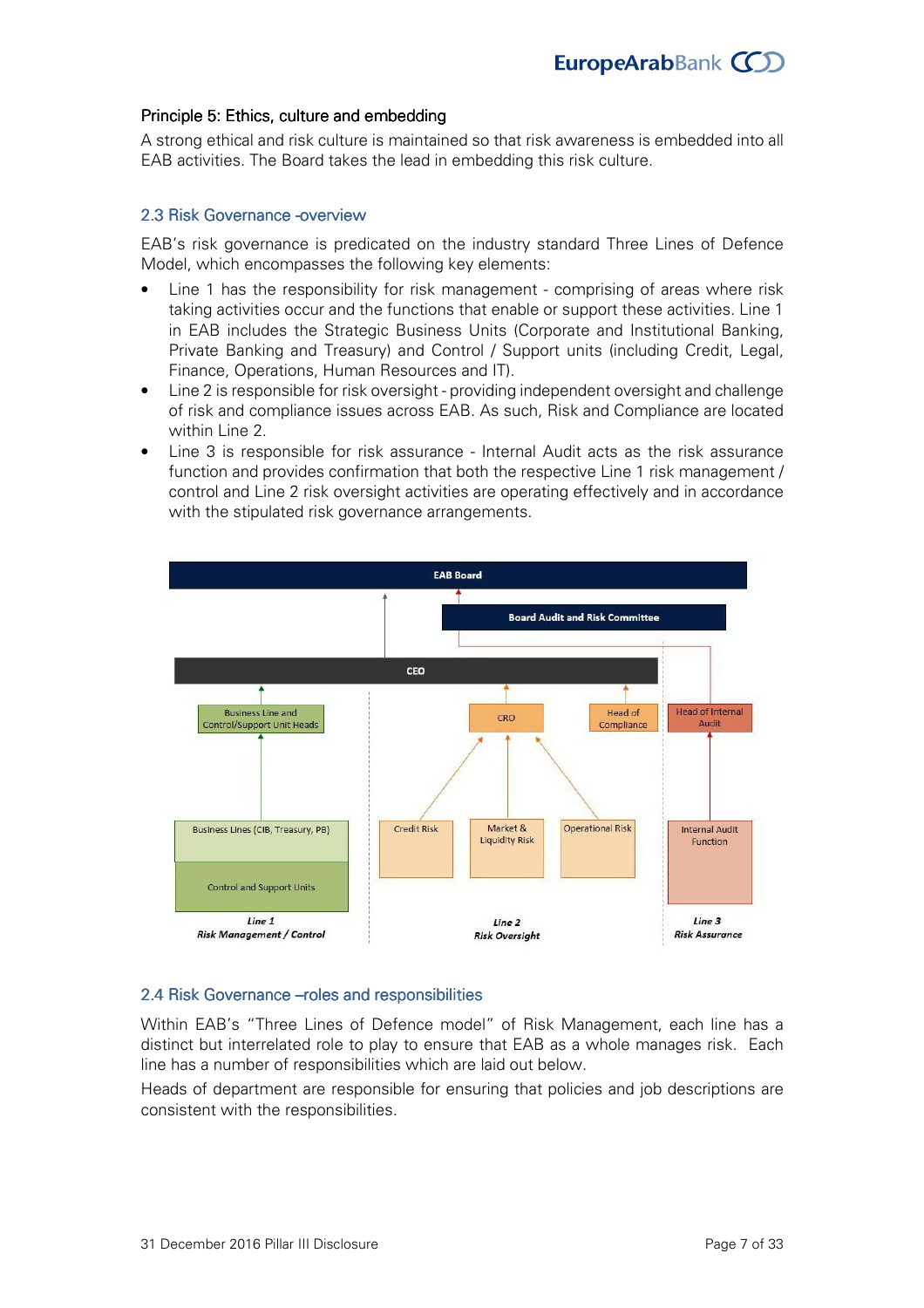#### LINE ONE - BUSINESS AND CONTROL/SUPPORT UNITS

#### Line One has ownership, responsibility and accountability for assessing, controlling and mitigating their risks.

- Line One complies with all aspects of the ERM Framework.
- Complies with the requirements of ICAAP, ILAAP and all risk policies.
- Complies with all regulatory requirements.
- Ensures that methodologies, systems, procedures, processes and controls are in place for all material risks, and that they are up-to-date, appropriate, robust and effective.
- Documents risks and controls using Risk Control Self-Assessment ('RCSA'), and ensures that RCSA is accurate and up-to-date.
- Within the business planning cycle, integrates risk, capital and liquidity tools and concepts.
- Monitors all high-level and detailed risk reporting.
- Conducts business and operates within EAB's Risk Appetite framework and risk limits, and in line with approved strategy.
- Performs remedial actions as a result of breaches, exceptions, events, variances, anomalies and errors.
- Ensures that internal and external audit, regulatory and other reports and findings are actioned.
- Manages all Disaster Recovery, Business Continuity and Information Security risks.
- Is proactive in the monitoring, measurement and assessment of all risks.
- Manages and resolves operational issues, including resourcing.
- Meets the requirements of the New Business process in the approval and implementation of new products.
- Owns major projects and change management programmes.
- Pro-actively engages and cooperates with Line Two and Line Three, and reports risk events, issues and any other matters on a timely basis
- Proposes improvements to, and supports the development of, risk management tools.
- Provides input into the updating and maintenance of ICAAP and ILAAP, and all risk policies.

The Control and Support units are independent from the Strategic Business Units and therefore provide a defence mechanism within Line One. Specific control responsibilities exist in Line One both in Business Control and Support units including the following (though the list is not exhaustive):

#### **CREDIT**

- Independent review, analysis, challenge and approval of all new and annual credit recommendations in line with Credit Policy Manual ("CPM").
- Review and approval of industry and country limits and action on any breaches.
- Ongoing monitoring of all credit limits and review of Early Warning Signals.
- Monthly review of Special Monitoring, Watch, and Classified accounts.
- Control of problem loans in dedicated Business Support Unit.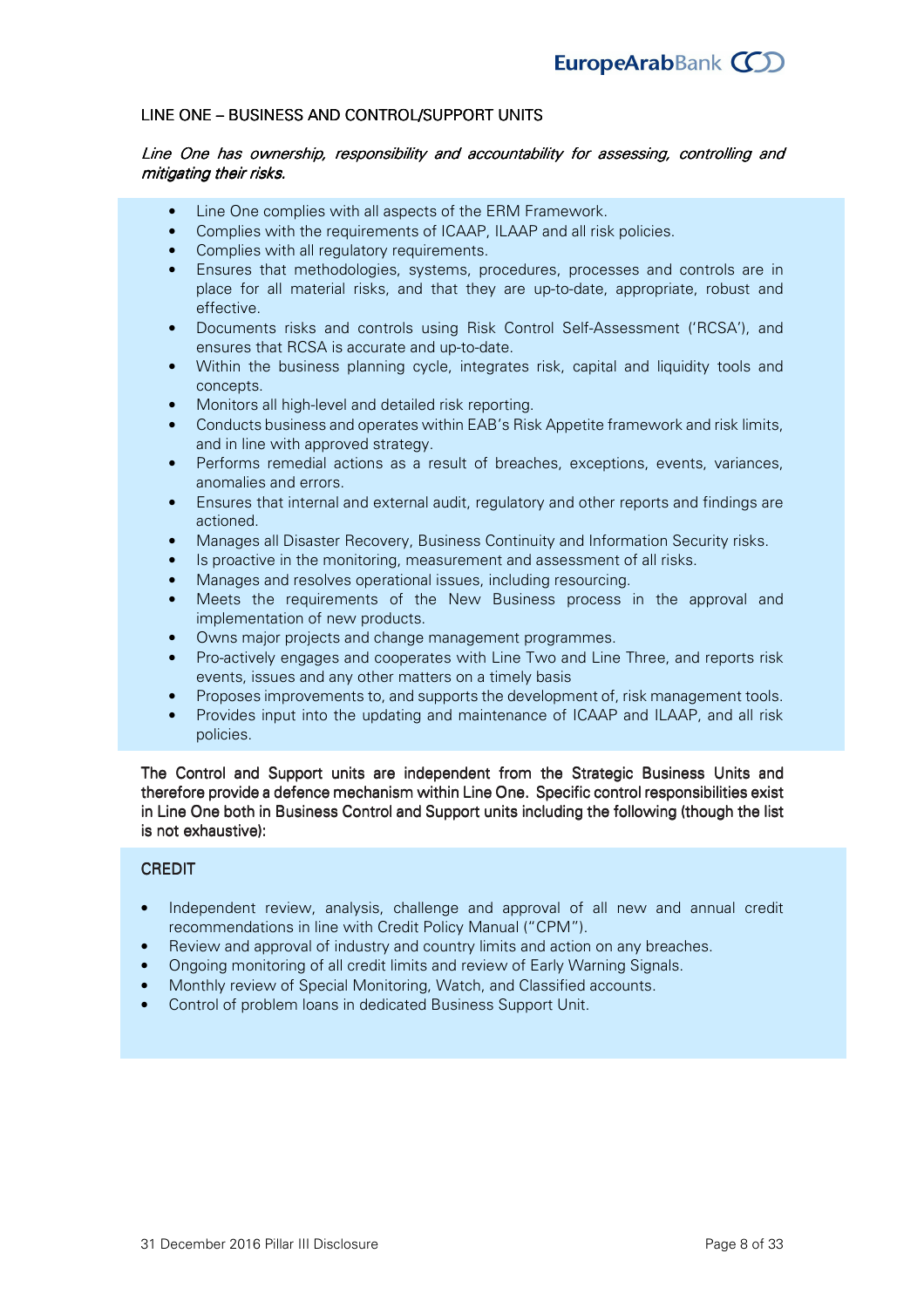## **FINANCE**

- Measurement, monitoring and reporting of market, liquidity and capital related risks. Reporting of breaches identified and monitor execution of remediation actions.
- Monitoring and reporting of large exposures of EAB including exposures to Arab Bank Group.
- Monitoring the execution of strategy and budgets established by the Board and reporting results achieved including cost control.
- Monitoring of regulatory requirements and undertake associated financial regulatory reporting ensuring compliance with the requirements.
- Monitoring and reporting of financial impact related to the defined benefit pension scheme.

#### **OPERATIONS**

- Oversight of CASS transactions including regulatory reporting and breach reporting in conjunction with Compliance.
- Oversight and control of EAB's Nostro activity through Reconciliation and exception management.
- Identification and mitigation of all Operational transaction process related risks.
- Oversight and assessment of all Health and Safety Risks affecting EAB.

## PRIVATE BANKING

- Ensuring that procedures within UK Private Banking designed to mitigate operational or fraud losses are adhered to by Relationship Managers / Officers and Client Services Officers.
- Pro-actively ensuring that controls are appropriate, maintained and up to date at all times.
- Managing controls to ensure adherence to procedures within Private Banking.

#### LINE TWO

#### Line Two is responsible for risk oversight

The following responsibilities have been specified for Risk, though may also apply to Compliance, which is subject to its own governance documents.

#### Oversight and Assurance

- Line Two enforces EAB's compliance with all aspects of the ERM Framework.
- Oversees the methodologies, systems, procedures, processes and controls that Line One has in place for all material risks, and gives assurance that they are up-to-date, appropriate, robust and effective.
- Controls the EAB's Risk Appetite framework, ensures that risk limits are aligned to Risk Appetite, measures and monitors EAB's Risk Appetite to ensure that thresholds and limits are complied with, and ensures actions are identified and completed for any exceptions to appetite.
- Identifies (from sources including management information, risk event and issue reporting, the RCSA process, and Stress Testing and Scenario Analysis) and reviews breaches, exceptions, events, variances, anomalies and errors, analyses the results, ensures that remedial actions are undertaken, and escalates where appropriate.
- Ensures that Line One documents risks and controls using RCSA, and supports Line One in ensuring that RCSA is accurate and up-to-date.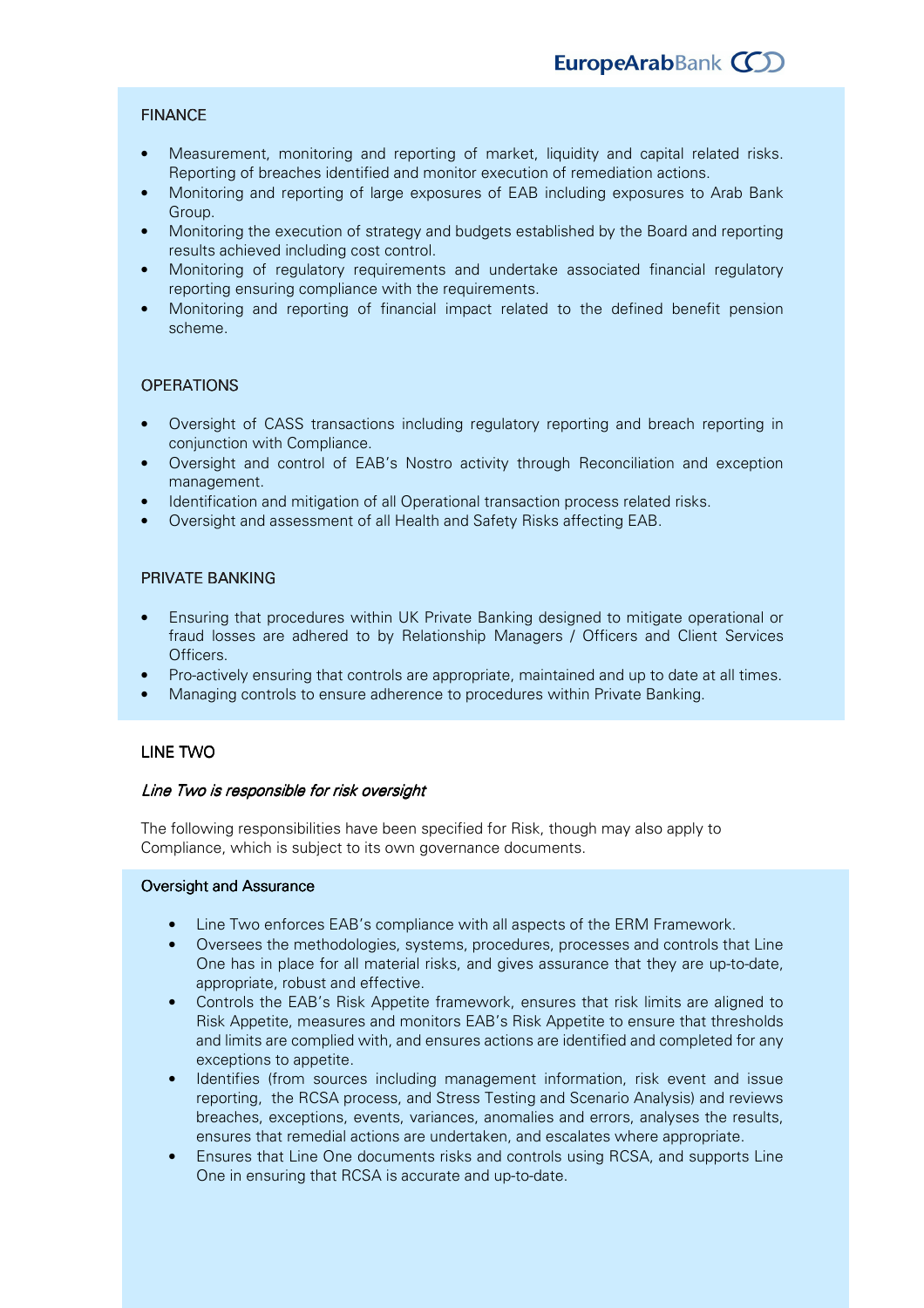- Through RCSA and related key controls testing ensures that processes and controls are in place, up-to-date, robust and effective.
- Ensures the effectiveness of the Executive Risk & Compliance Committee and Operational Risk Committee process.
- Oversees the control of Disaster Recovery, Business Continuity and Information Security risks.

## **Challenge**

- Ensures that business is carried out, at both a portfolio and transactional level, in line with approved policy.
- Challenges any aspects of policy, limits, processes and controls.
- Probes and tests for concentrations of risk, key / emerging trends, variances and anomalies, challenges the business, and ensures that appropriate mitigation is taken.
- Develops early warning tools and identifies emerging regulatory requirements.
- Ensures that Line One has appropriate monitoring tools for the measurement and assessment of risk.
- Challenges any and all aspects of risk management, proposes improvements, and supports the development of risk management tools.
- Through the membership of committees, ensures that risk considerations are always taken into account.
- Performs reviews in any or all areas where risk exists.
- Drives the constant improvement and embedding of risk culture and awareness, ethical behaviour, and good practice.
- Challenges Line One regarding the resolution of operational issues.
- Develops the tools for Stress Testing and Scenario Analysis (including Disaster Recovery), analyses the results, communicates to Board and Line One, and identifies required actions.

#### **Coordination**

- Manages all aspects of the ERM Framework, including design, implementation and maintenance.
- Co-ordinates the preparation, updating and maintenance of ICAAP, ILAAP and risk policies. Drives the embedding of these into the business.
- Co-ordinates the preparation, updating and maintenance of EAB's Recovery & Resolution Plans.
- Within the business planning cycle, ensures the integration of risk, capital and liquidity tools and concepts.
- Develops risk metrics, analytics and reporting capabilities. Prepares high-level risk reporting, such as dashboards.
- Oversees the New Business process, and supports Line One in the approval and implementation of new products.
- Contributes to major projects and change management programmes that impact on risk.
- Monitors developments in the market place relating to individuals risks, and to the evolution of risk management concepts, and ensures that lessons are learned from these.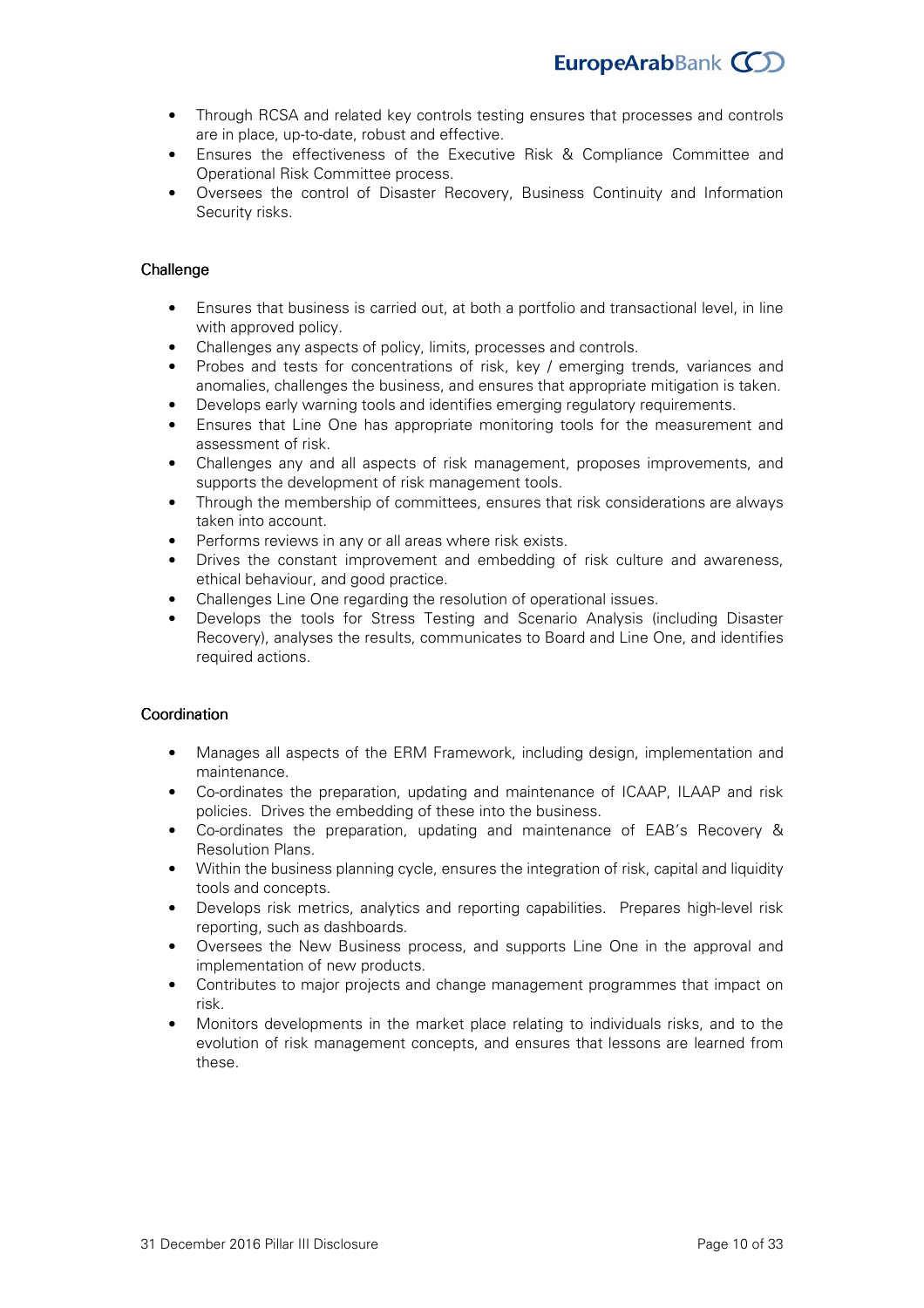# **LINE THREE**

#### Line Three is responsible for risk assurance

- Internal Audit provides independent and objective assurance to the Board, Board Audit & Risk Committee (BARC) and Executive Management through completion of the risk based Annual Internal Audit Plan.
- Internal Audit acts as the risk assurance function and provides confirmation that risk management, control and oversight activities are operating effectively and in accordance with the stipulated risk governance arrangements.
- Internal Audit's objectives are set out in the Internal Audit Charter and are to support and contribute to EAB's success by bringing a systematic and disciplined approach to evaluating and improving the effectiveness of risk management, control, oversight and governance processes.
- The scope of its work includes all business operations, ventures, systems, projects, products, special activities and functional units in all locations as well as higher level controls exercised by the Board and by Executive Management.
- Completes special investigations on behalf of the BARC and/or Executive Management.
- Monitors the completion of management's responses to audit actions and advises the status of audit actions to the BARC on a quarterly basis.

## 2.5 Risk Committees

The above classification between the lines of defence is also applicable to risk oversight committees. All of the key EAB Executive committees have their roles clearly defined in their terms of reference as to when they are operating in a Line 1 (Risk Management/Control) and/or when they are operating in a Line 2 (Risk Oversight) capacity. The committees that have a key role in relation to risk are as follows:

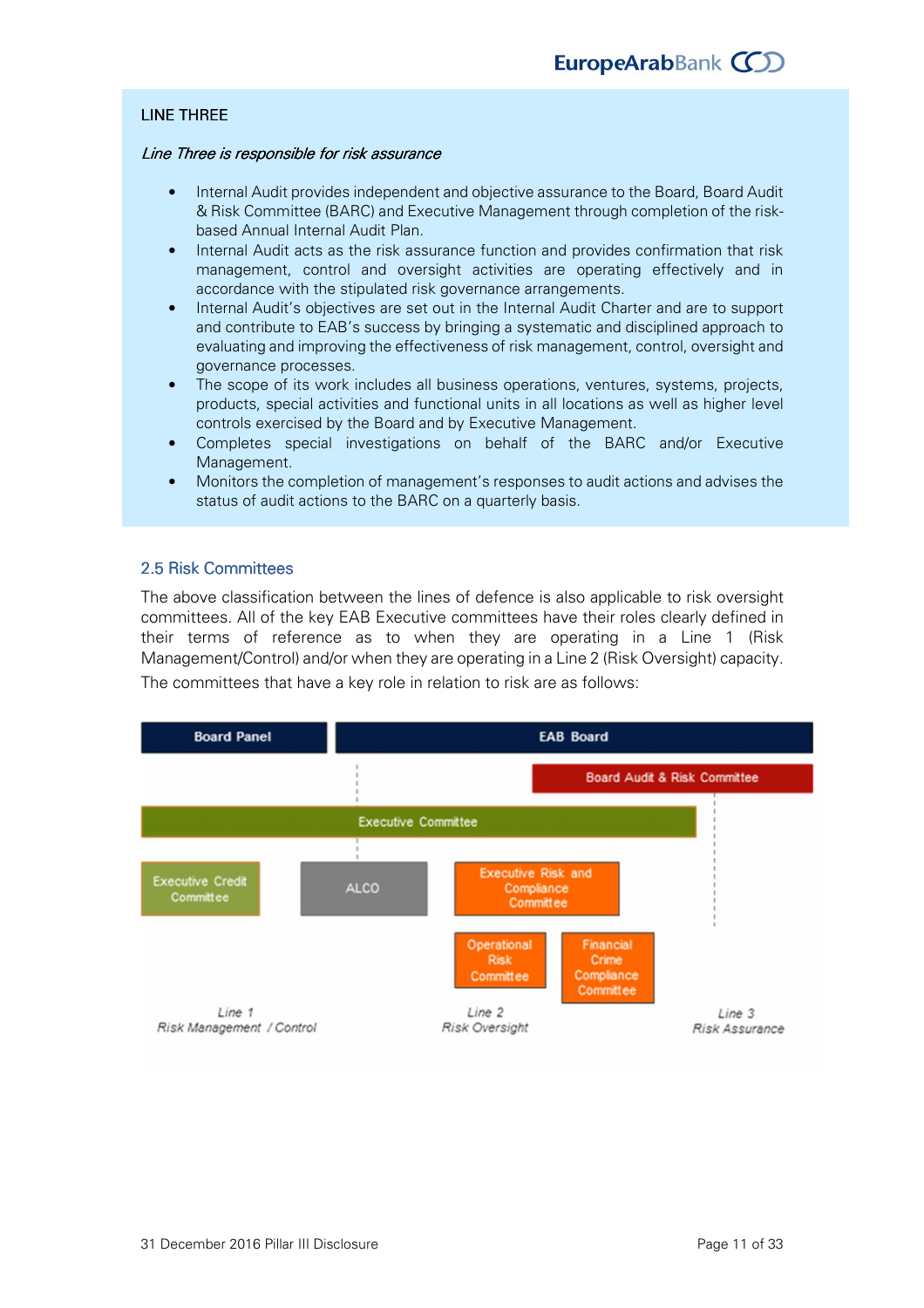# **FAB Board**

The Board has overall accountability for risk governance and delegates responsibility for risk management and control to the Chief Executive Officer ("CEO") and for oversight of independent risk assurance to the BARC. The Board contributes to EAB's stress tests as part of the Stress Testing and Scenario Analysis setting and review process and receives appropriate reports setting out Key Risk Indicators to allow them to make informed decisions and set the appropriate risk policy and risk appetite for EAB. The Board also authorises appropriate management actions for crisis scenarios and approves the firm's strategies, policies, processes and systems relating to the management of risk.

The Board ensures that EAB operates within an established framework of effective systems of internal control, risk management and compliance, in accordance with FCA / PRA requirements, and ensures that business is conducted in an efficient and effective manner, with a culture and behaviour which encompasses a conservative approach to business including prudent strategy with strong credit risk management and high capital adequacy in order to promote the long term success of EAB. The Board receives a Board pack covering the full spectrum of business activities ahead of every Board meeting.

Without limitation, the Board should ensure that all its members have knowledge of key elements of the Enterprise Risk Management Framework ("ERMF") document from time to time in place, to include the ERMF principles, key objectives, implications and methodologies: the CEO is charged with the task of developing an effective risk management (including governance) framework and nominating for the Board approval a CRO to develop and manage this.

# Board Audit & Risk Committee (BARC)

This committee assists the Board in ensuring the Enterprise Risk Framework is implemented and properly maintained. Membership comprises nonexecutive directors. Reviews and approves the framework of the risk management functions, to ensure that the risks to which the business is exposed have been appropriately identified and managed.

Reviews and recommends to the Board for approval:

- EAB Internal Capital Adequacy Assessment Process (ICAAP)
- EAB Internal Liquidity Adequacy Assessment Process (ILAAP)
- EAB Stress Testing and Scenario Analysis Policy
- EAB Liquidity Risk Policy
- EAB Risk Management Framework
- EAB Risk Map
- EAB Risk Appetite Statements and Measures including the Overarching Risk Appetite Summary
- Market Risk Policy
- Review of EAB's Recovery and Resolution Plan including Contingency Funding Plan
- Review of the EAB's Client Assets Sourcebook Recovery and Resolution Plan and any other Risk Policies recommended by the CRO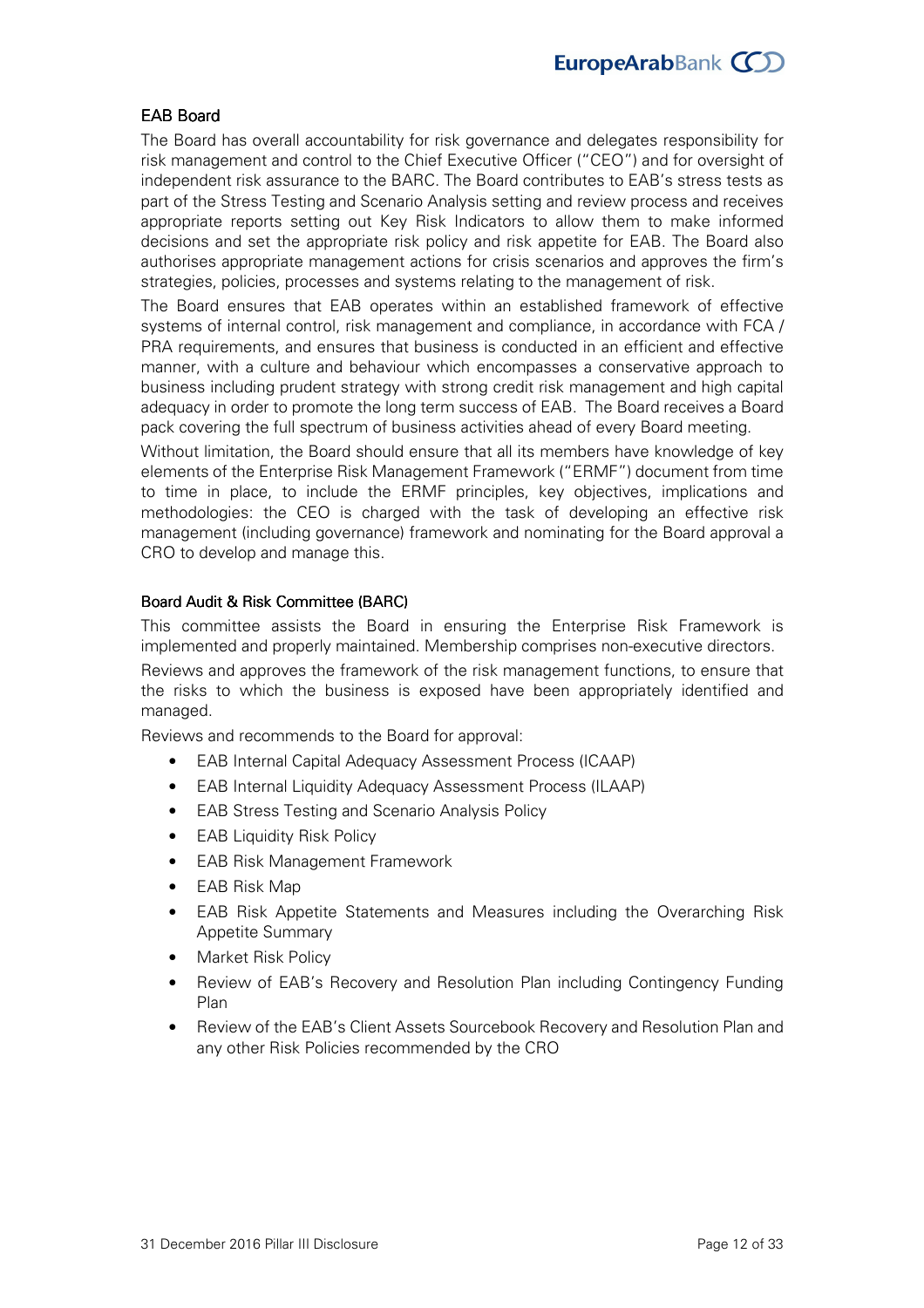# Board Panel for Credit Sanctioning

Responsible for approving credit recommendations and making other credit decisions in line with its delegated lending authority (being amounts in excess of Executive Credit Committee ("ECC") limits but which do not require full Board approval).

## Executive Committee (EXCO)

This is the principal executive body of EAB to manage the business, chaired by the CEO. The EXCO represents the principal forum for conducting the business of EAB and takes day-to-day responsibility for the efficient running of the business. In addition, the EXCO is responsible for the implementation of Board approved strategies and plans. It is responsible for ensuring the performance of the business in accordance with Board approved Budget and plans

# **Executive Risk and Compliance Committee (ERCC)**

Responsible for the control oversight of all the risks faced by EAB and advises the CEO, the Board and BARC on all risk management matters such as risk appetite statement, strategy, policies and limits.

The ERCC has been established under the authority of the CEO and EXCO to:

- Oversee all the risks faced by EAB and to advise the CEO and, in turn, the BARC on all risk management matters;
- Review EAB's risk exposures (including credit risk, market risk, capital and liquidity risks, operational risk, and regulatory compliance) in relation to the Board's risk appetite and the Company's financial resources; and
- Foster a culture within EAB that emphasises and demonstrates the benefits of a risk-based approach to internal control and management; ensuring consistent adequate communication to staff.

The ERCC's main objectives are to ensure risks are identified and assessed, there is appropriate risk mitigation in place, and that EAB's control environment is commensurate to its needs, based on the strategy adopted by the Board and Executive.

## Executive Credit Committee (ECC)

The ECC is a credit sanctioning committee that is responsible for approving credit recommendations in line with delegated lending authorities.

The ECC is responsible for approving credit recommendations and making other credit decisions in line with its delegated lending authority, including decisions on individual credits, reviewing and recommending credit and Large Exposures to the Board and recommending other concentration limits for the Board's approval

## Assets & Liabilities Committee (ALCO)

Oversees the execution and management of the balance sheet, capital management, liquidity and market risk. Oversees the management by the Head of Treasury of asset, liability and capital related risks faced by EAB, within delegated limits, encompassing:

- Asset and liability management, including the management of funding and liquidity as well as Interest rate risk in the banking book;
- Capital treatment, management and allocation;
- Transfer pricing;
- Adherence to the Board's risk appetite in terms of capital, liquidity, market, interest rate and FX risk across the firm, including investment portfolios; and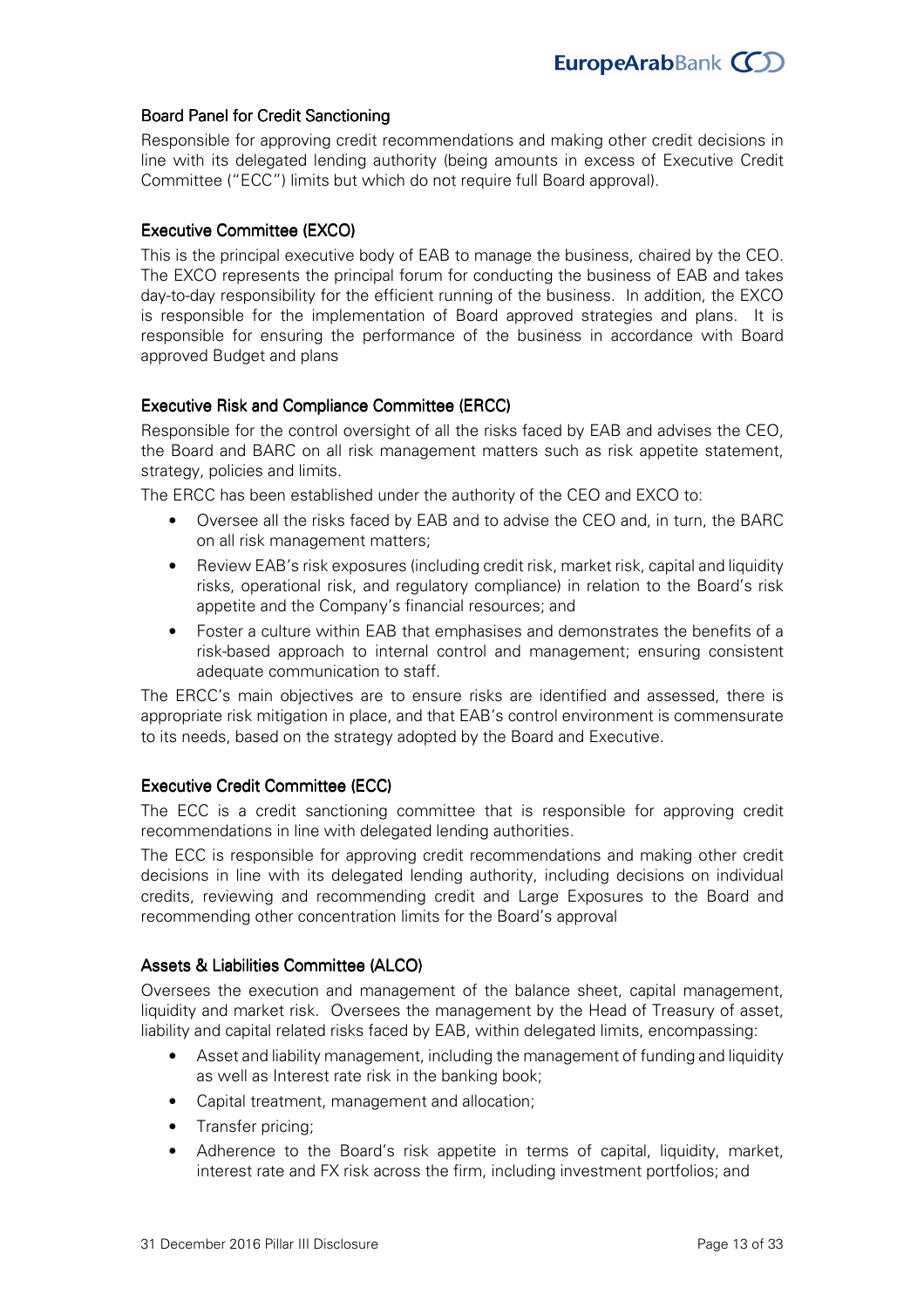• Dealing and trading activities in capital markets, equities, foreign exchange and financial futures.

This should take into account the interest rate risk appetite, policies and objectives established by the Board and the ERCC, the limits and authorities delegated to ALCO and Head of Treasury by the CEO along with all financial and regulatory compliance requirements and associated thresholds.

# **Operational Risk Committee (ORC)**

The ORC is a sub-committee of the ERCC. Its purpose is to provide oversight over Operational Risk Management within EAB, and to ensure that actions are taken to mitigate Operational Risk ("OR") effectively and on a timely basis. ORC reviews all OR issues, ensures that agreed actions relating to OR Events are on track, and reviews the output of the Risk Control Self-Assessment process.

# Financial Crime Compliance Committee (FCCC)

The FCCC is a sub-committee of the ERCC. The aim of this committee is to achieve and evidence the formal engagement of senior management in EAB's approach for managing financial crime risk.

# 2.6 Material Risks 2.6 Material Risks

EAB is exposed to the following material 'causal' risks:

- Credit
- Liquidity
- Operational
- Market
- Business
- Regulatory
- Conduct
- Capital

These material risks, along with specific risks within the material risks, are identified on the Risk Map. The Risk Map is used as one basis for determining the focus of the Risk Control teams and the level of effort and investment put into the related parts of the control framework. Risk Control works with all line managers to ensure that all material risks are mapped correctly to identify areas requiring attention. The Risk Map is approved by the Board and identifies the interlinkages between the main risks so that the potential financial, reputational and regulatory impact can be assessed and reported on consistently.

All the risks above are continually assessed. The process for assessing which risks require capital to be allocated is set out in the ICAAP, which is referred to later in this disclosure document.

# 2.7 Risk Appetite

EAB's Risk Appetite defines the types and amounts of risk that EAB is willing to take in pursuit of its business strategy. This also ensures that EAB is compliant with one of the requirements of the UK Corporate Governance Code, which states that 'The Board is responsible for determining the nature and extent of the principal risks it is willing to take in achieving its strategic objectives.'

EAB's risk appetite is articulated in Board-approved Risk Appetite Statements:

• EAB's appetite is for doing business that is primarily aligned to the core 'Bridge to MENA' strategy and vision.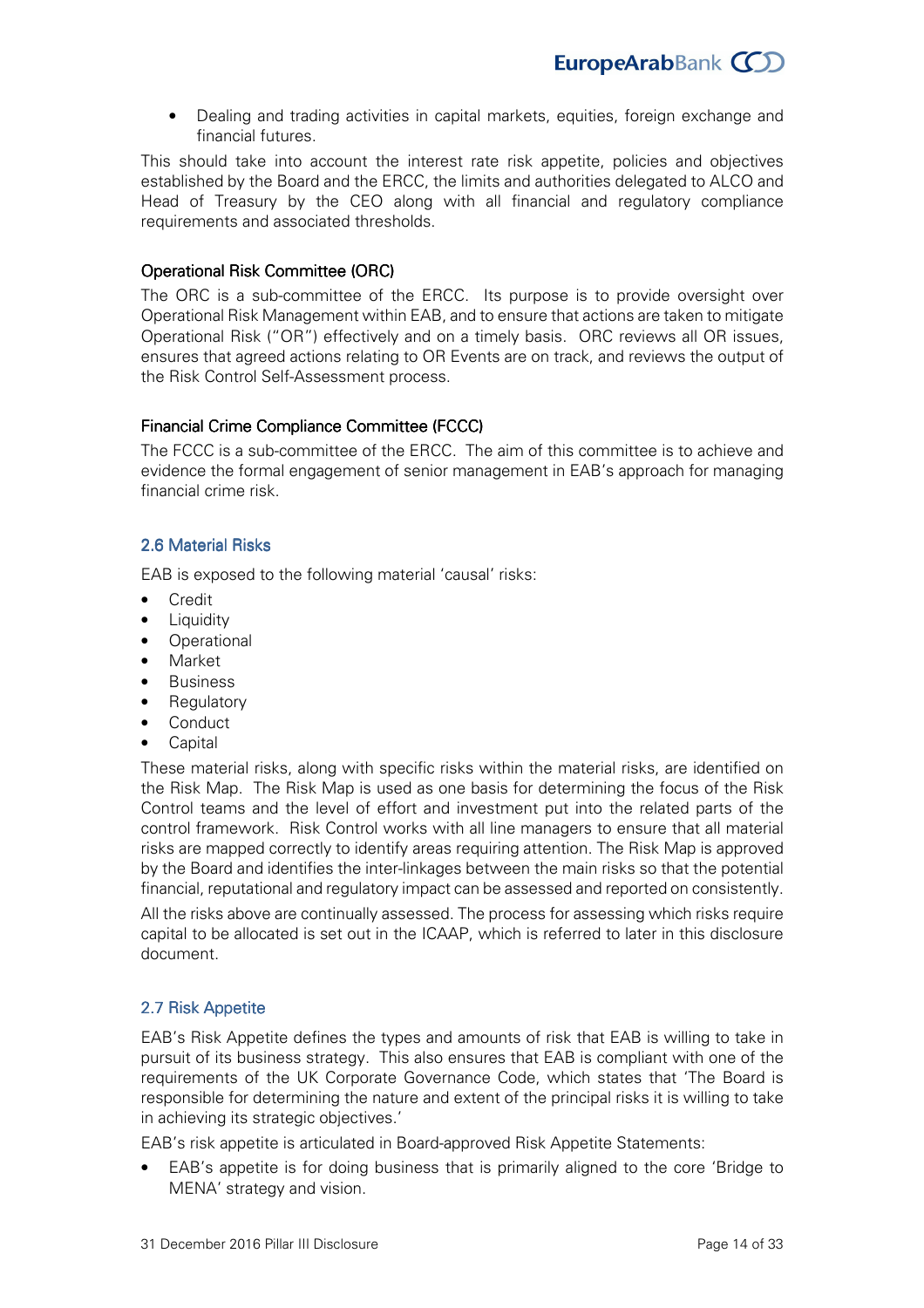- EAB takes a conservative approach to credit risk, and will not sacrifice credit quality in order to make short-term gains.
- EAB closely manages and controls all liquidity and funding risks in order to strongly protect our depositors.
- EAB maintains healthy capital ratios, with headroom over any regulatory constraints.
- EAB takes a conservative approach to market risk, and will not take unnecessary risks in order to make short-term gains.
- EAB has limited appetite for operational losses that may arise from doing business.
- EAB has zero tolerance for financial crime or compliance breaches.

Risk Appetite measures are the most important measures which the Board has approved to ensure that the high-level risk objectives in the Risk Appetite Statements are met. Other more detailed Risk Appetite limits are approved by the Board and set out in the ICAAP, ILAAP, CPM, Market Risk limits and other Risk Acceptance Criteria documents.

## 2.8 Risk Management Process

In accordance with the ERM Framework, EAB maintains high standards of internal controls, with clear accountabilities for risk management, which enables effective oversight and management of risks.

EAB assesses the risks faced, and the controls to manage those risks, using a variety of quantitative and qualitative techniques. For example, EAB uses an internal credit rating system to derive the credit rating for individual corporate non-Bank counterparties.

EAB uses various methodologies for stress and scenario testing to analyse the probability of default and expected loss, as well as monitoring limits to avoid any breaches and to provide advance warning within a certain level of tolerance.

EAB's risk profile is assessed at all levels by producing management information that is relevant, consistent and timely for reporting to the Board, and other relevant committees.

Reporting of these risks is commensurate with the nature, size and complexity of EAB's operations and include comprehensive risk dashboards supplied to all meetings of the ERCC and the BARC, as well as management information packs for the ALCO, ECC and ORC.

## 2.9 Stress Testing

EAB engages in thorough stress testing, scenario analysis and contingency planning in order to better understand and prepare for low-frequency, high impact events (such as the 2007/2008 financial crisis). The stress testing in EAB includes multi-risk scenarios based on both macroeconomic scenarios (systemic scenarios) and EAB-specific scenarios (idiosyncratic scenarios) as well as combinations of both.

EAB's stress testing and contingency planning are set out in its Internal Capital Adequacy Assessment Process document ("ICAAP"), Individual Liquidity Adequacy Assessment Process document ("ILAAP") and Recovery Plan document ("RP"). These documents are updated at least annually and are reviewed by the various governance committees including the BARC and the Board.

The stress testing set out above is embedded in the risk management processes of EAB through at least quarterly updates which are included in risk reporting to governance committees.

In addition to the stress testing described above, EAB carries out at least annually a "reverse stress testing" exercise to identify scenarios that may undermine the viability of EAB's business model. This exercise is documented in the annual update of the ICAAP.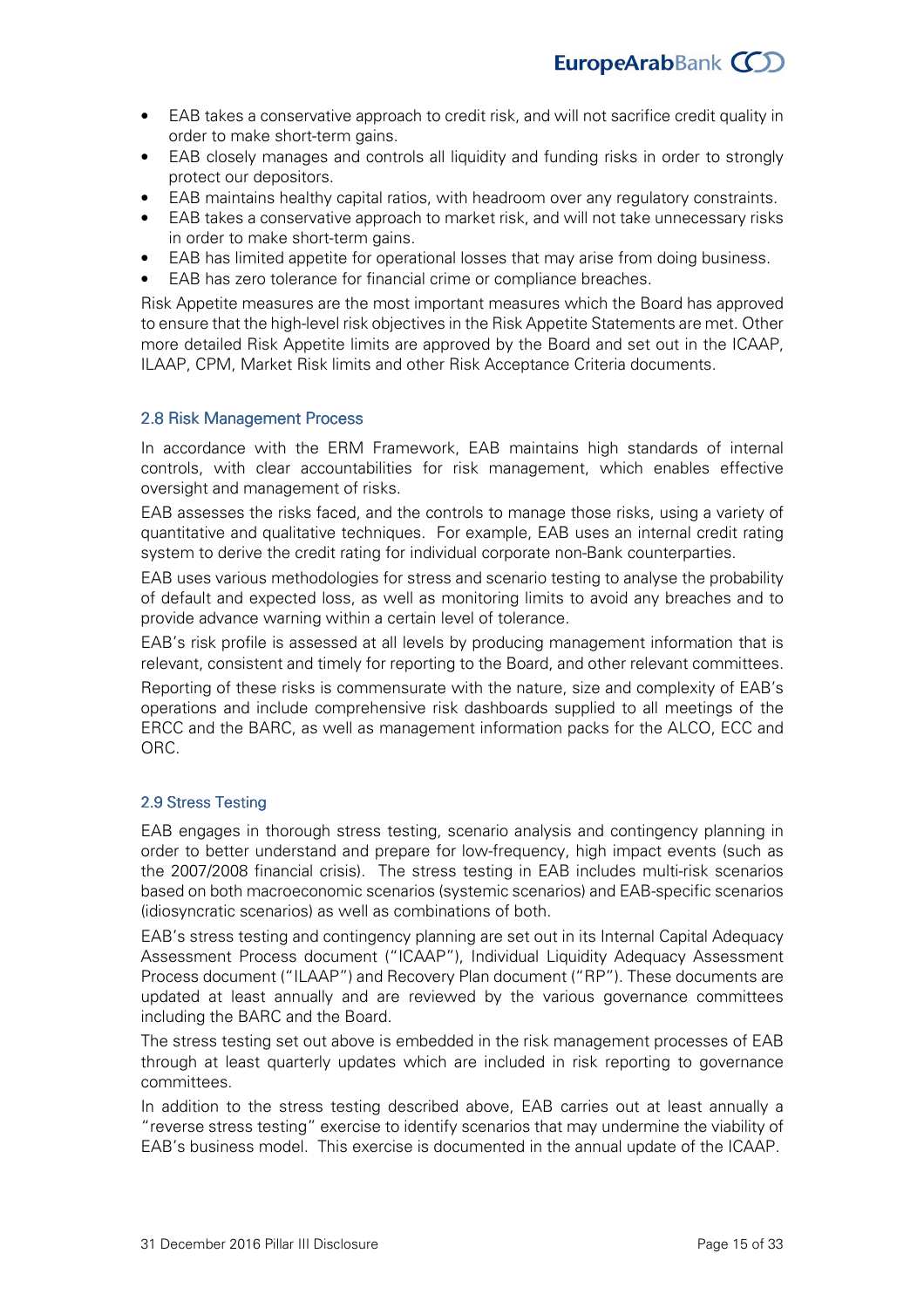## 3. Capital Resources

At 31 December 2016 and throughout the financial year, EAB has complied with the capital requirements that were set out by regulators. EAB continues to use the standardised approach to credit, market and operational risk to calculate its capital requirements.

The table below represents EAB's composition of capital resources.

|                                                                                     | 2016<br>€'000      | 2015<br>€'000      |
|-------------------------------------------------------------------------------------|--------------------|--------------------|
| Called up share capital                                                             | 609,998            | 609,998            |
| Retained earnings<br>Accumulated other comprehensive income and                     | (287, 854)         | (296, 551)         |
| other reserves                                                                      | (9,657)            | (2,925)            |
| Common Equity Tier 1 (CET1) pre regulatory<br>adjustments<br>Regulatory adjustments | 312,487<br>(1,752) | 310,522<br>(1,049) |
| Common Equity Tier 1 (CET1)                                                         | 310,735            | 309,473            |
| Tier 1 capital                                                                      | 310,735            | 309,473            |
| Tier2 capital – subordinated debt $*(a)$                                            | 238,749            | 231,165            |
| Total capital resources                                                             | 549,484            | 540,638            |

\*(a) EAB has issued US Dollar perpetual subordinated floating rate notes on terms which qualify for inclusion in Tier 2 Capital.

(See Appendix II for the reconciliation of regulatory capital to the reported balance sheet and Appendix III for the transitional CRDIV disclosure template as published by the EBA in Implementing Technical Standards (ITS) 2013/01).

## 4. Leverage Ratio

The Leverage Ratio was introduced under the Basel III reforms as a simple, transparent, non -risk based ratio intended to restrict the build-up of leverage in the banking sector to avoid distressed deleveraging process that can damage the broader financial system. It is defined as the ratio of Tier 1 capital to total exposures (pre Credit risk mitigation and risk weighting of exposures).

The PRA has proposed that the leverage ratio requirements will apply to all banks from 1 January 2018. This proposed requirement comprises of a minimum ratio of 3%.

As at 31 December 2016 EAB has a leverage ratio of 7.19% (2015: 7.37%)

## 5. Capital Adequacy and Management

#### 5.1 Capital Management Approach

EAB maintains an actively managed capital base to cover risks inherent in the business. The primary objectives of capital management are to ensure that EAB complies with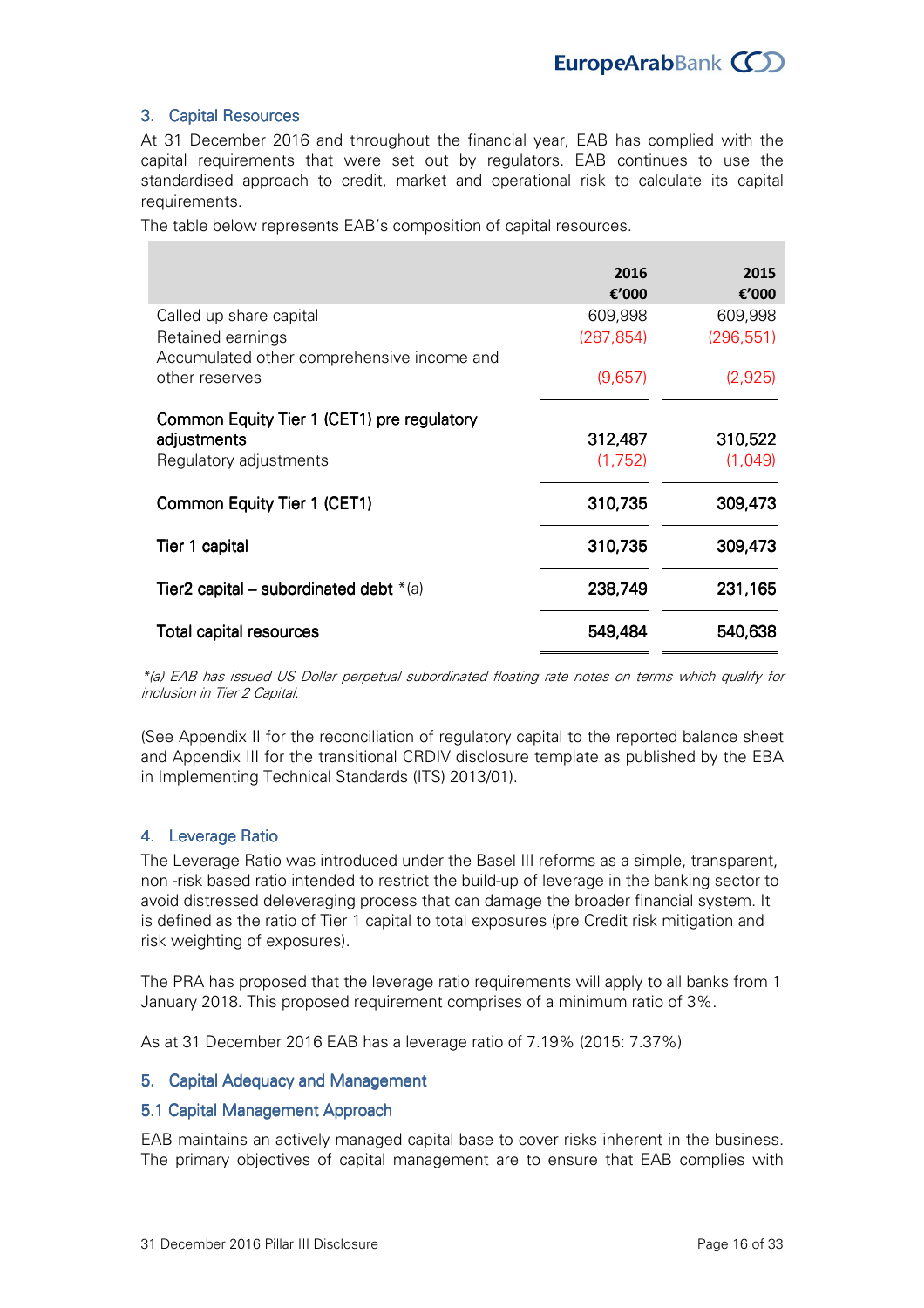regulatory capital requirements and maintains healthy capital ratios in order to support its current and future activities and maximise shareholder's value.

EAB manages its capital structure and makes adjustments to it in the light of changes in the economic conditions, regulatory requirements and the risk characteristics of its activities.

An internal assessment of capital needs ("ICAAP") is undertaken at least annually and is presented to the various governance committees for review, challenge and approval. The ICAAP governance process ensures that the Board is engaged in the process and reviews and approves the ICAAP. The ICAAP describes how risks are assessed, controlled, monitored, mitigated and reported and helps the management determine what might be required to maintain EAB's solvency assuming certain stressed conditions. The process includes an analysis of the Pillar 2 capital required and includes appropriate "add-ons" to required capital to reflect Pillar 2 risks. In addition, the process incorporates stress testing of all components of EAB's capital adequacy). In addition, reverse stress testing is also performed on all elements of capital adequacy and is used to inform the firm's Recovery plan. EAB's assessment during 2016 is that it had more than adequate capital resources to withstand the effects of a severe economic downturn.

The minimum amount of regulatory capital required is determined in accordance with the relevant rules and the Individual Capital Guidance ("ICG") received from the PRA. At 31 December 2016, and throughout the year, EAB's capital in place exceeded the minimum ICG requirement.

|                                    | 2016<br>€'000 | 2015<br>€'000 |
|------------------------------------|---------------|---------------|
| Credit Risk - Credit               | 146,484       | 146,913       |
| Credit Risk -Securitisations       | 8,367         | 10,404        |
| Credit Risk - Counterparty Risk    | 669           | 849           |
| <b>Credit Valuation Adjustment</b> | 937           | 960           |
| Market Risk -Debt Instruments      | 3,384         | 4,077         |
| Market Risk - Foreign Exchange     | 634           | 1,035         |
| Operational Risk                   | 7,643         | 7,724         |
| <b>Total Pillar 1 requirement</b>  | 168,118       | 171,962       |

The table below provides a breakdown of EAB's Pillar 1 capital requirements at 8% under the standardised approach.

## 5.2 Pillar 2

In addition to the capital required in respect of Pillar 1 risks, EAB in its ICAAP allocates additional capital in respect of other risks not addressed under the Pillar 1 minimum capital requirements. EAB has identified the following as additional risks under Pillar 2:

- Concentration Risk: this represents the capital that EAB estimates is necessary to adequately reflect the particular risk attaching to concentrations of credit risk in industries and/or regions.
- Pension Risk: this represents the capital that EAB considers necessary to adequately reflect the risk attaching to its obligations to ensure that EAB's Defined Benefit Scheme is adequately funded both now and in the future.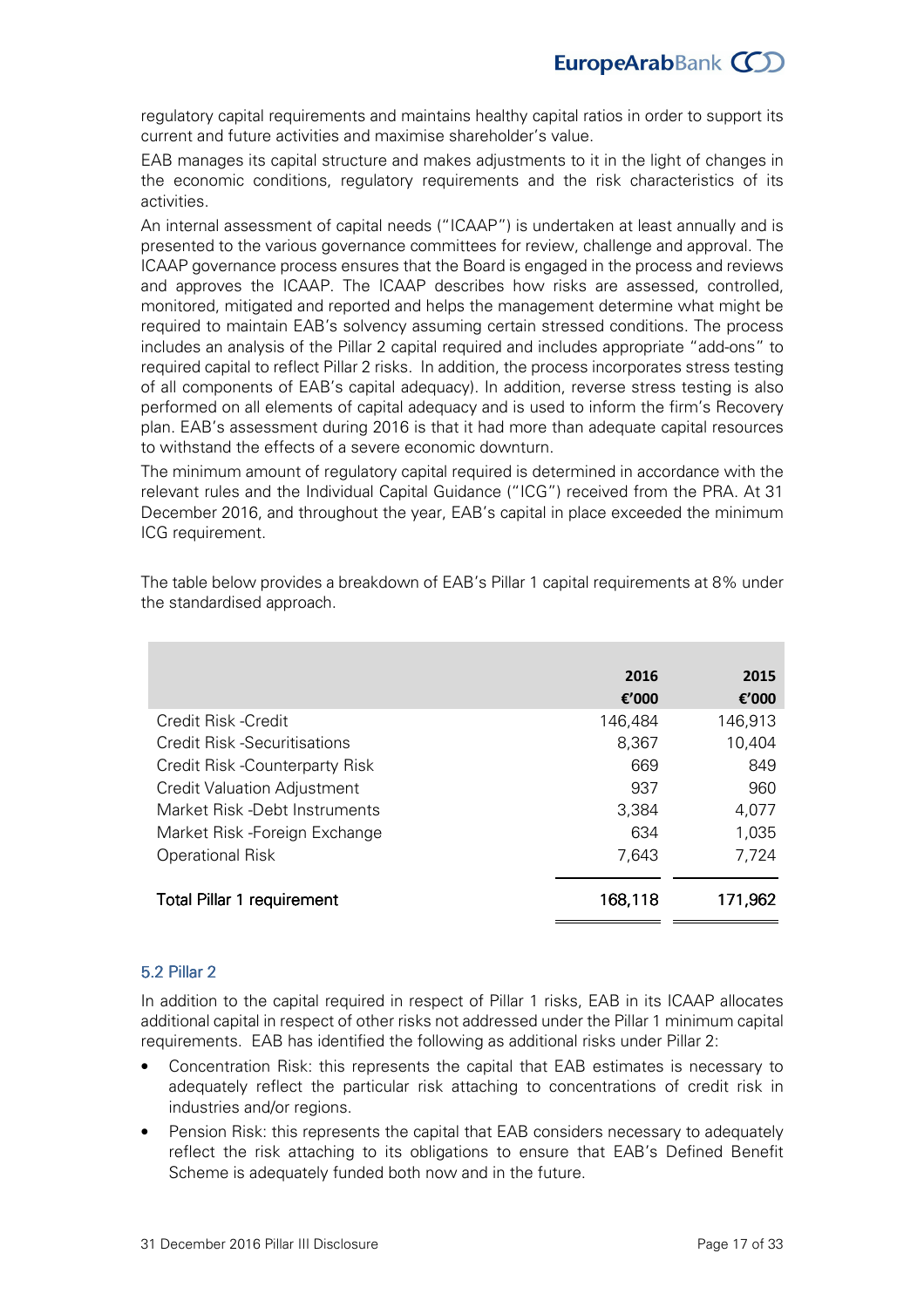- Interest rate risk in the banking book: this represents the capital that EAB estimates is necessary to adequately reflect the interest rate risk attaching to positions held in the non-trading book i.e. the banking book.
- Other Pillar 2 risks: this includes all other amounts that EAB considers appropriate to adequately reflect its exposure to Pillar 2 risks not set out above.

# 6. Credit Risk

#### 6.1 Credit Risk Approach

Credit risk refers to the risk that a counterparty will default on its contractual obligations resulting in financial loss to EAB. EAB has adopted a policy of dealing with creditworthy counterparties and obtaining sufficient collateral where appropriate, as a means of mitigating the risk of financial loss from default. EAB follows the standardised approach for the calculation of credit risk.

The ECC is responsible for approving credit recommendations and making other credit decisions in accordance with the delegated lending authorities within the CPM. This includes decisions on individual credits, and reviewing and making recommendations above the delegated authorities, to the Board Panel, which consists of the Chairman, CEO and a Non-Executive Director.

EAB's lending priorities are a function of the credit skills and experience of its lending officers. For reasons of safety and soundness and to maintain the quality of the portfolio, EAB will concentrate in those areas in which it has a competitive advantage, knowledge of the particular market and a good understanding of the commercial and political risks involved within those markets. EAB adopts Risk Acceptance Criteria ("RAC") that outline its underwriting standards for different products and segments. Management of limits is performed daily through exceptions reports.

The CPM refers to all direct (loans or overdrafts), indirect (borrower is guaranteed by a third-party) and contingent credit exposures. It includes details on credit culture, lending authorities, large exposures, portfolio management, transactions with parent and affiliates, country risk exposure, problematic exposures, industry limits, collateral and provisioning.

The Board approves the CPM and the RAC.

EAB also measures concentration exposure to each industry sector and country of risk. Credit exposures are also stress tested regularly. Portfolio risk and credit stress testing are reviewed by the ERCC, chaired by the CEO.

## 6.2 Use of Credit Mitigation Techniques

The policies and processes for collateral valuation and management are detailed within the CPM and Standard Operating Procedures of Credit Administration.

Collateral taken by EAB is detailed in the CPM and includes:

- Guarantees from financial institutions or corporates
- Listed equities (subject to haircut)
- Debt securities (subject to haircut)
- Cash
- Commercial and residential real estate

The table below represents the maximum collateral that EAB can use to mitigate exposures against direct credit facilities. This is subject to the provisions of what is deemed acceptable collateral for collateral mitigation per CRR.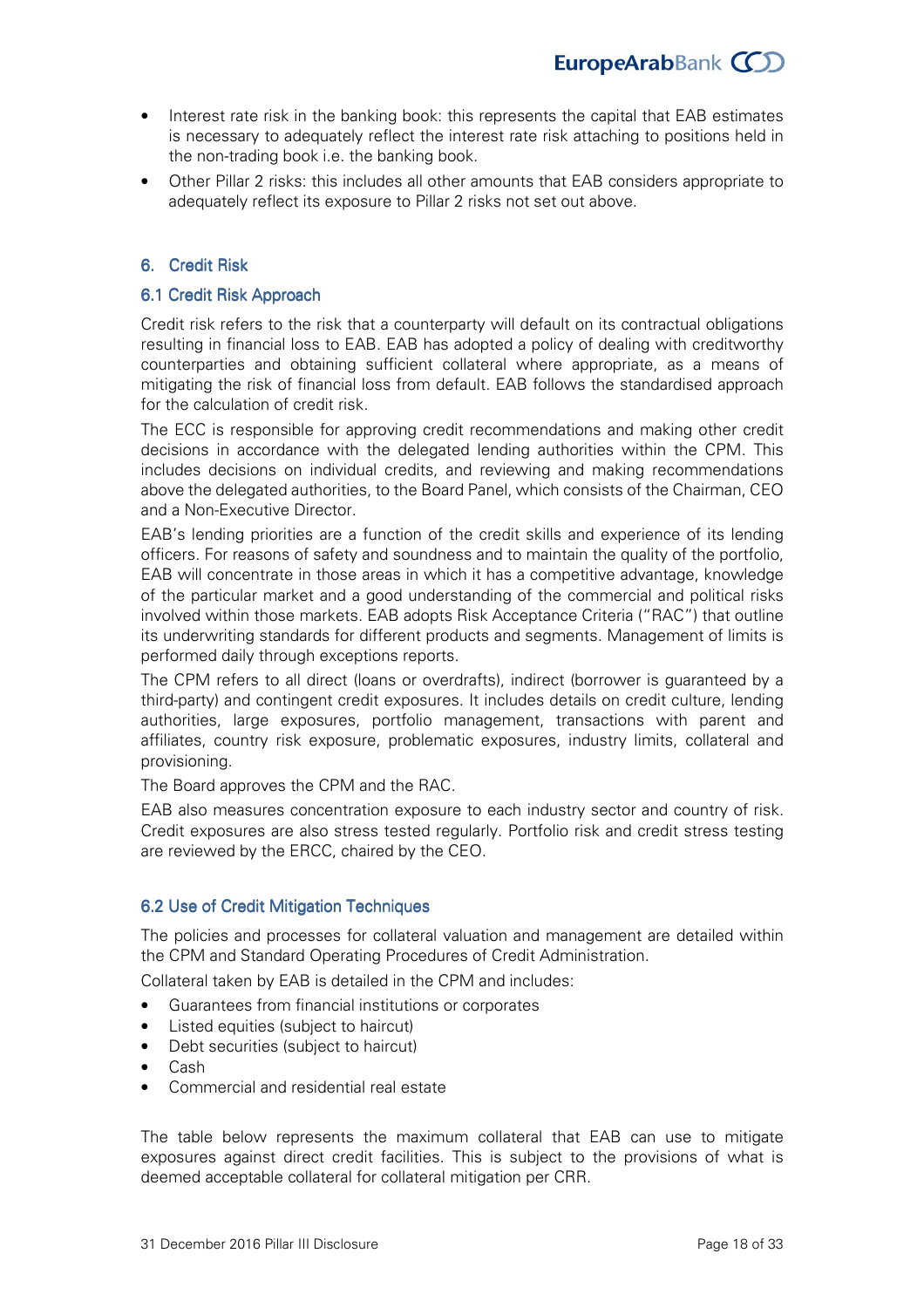# EuropeArabBank COD

|                            | 2016<br>€'000 | 2015<br>€'000 |
|----------------------------|---------------|---------------|
| Cash collateral            | 57,373        | 56,346        |
| Guarantees                 | 183,161       | 211,039       |
| Residential real estate    | 75,664        | 87,355        |
| Commercial real estate     | 242,350       | 287,821       |
| Equity and debt securities | 47,698        | 77,002        |
| Other collateral           | 1,747         | 15,938        |
|                            | 607,993       | 735,501       |

Financial assets that are used for risk mitigation are valued on a daily basis with non financial assets being revalued on a periodic basis in line with the CPM.

EAB does not regularly use netting agreements except those embedded within the ISDA agreements plus specific netting agreements with certain Arab Bank Group entities. The CPM governs such arrangements.

# 6.3 Use of External Credit Rating Agencies (ECAI)

EAB uses the following external credit rating agencies (ECAI) to obtain ratings for its credit exposures (but not its country risk ratings):

- Moody's
- S&P
- Fitch

The above ECAI's are used to provide the ratings for any EAB's credit exposure relating to financial institutions, corporates, banks, sovereign agencies or entities, project finance (limited), structured debt (exit portfolio), export credit agencies and nontrading book securities.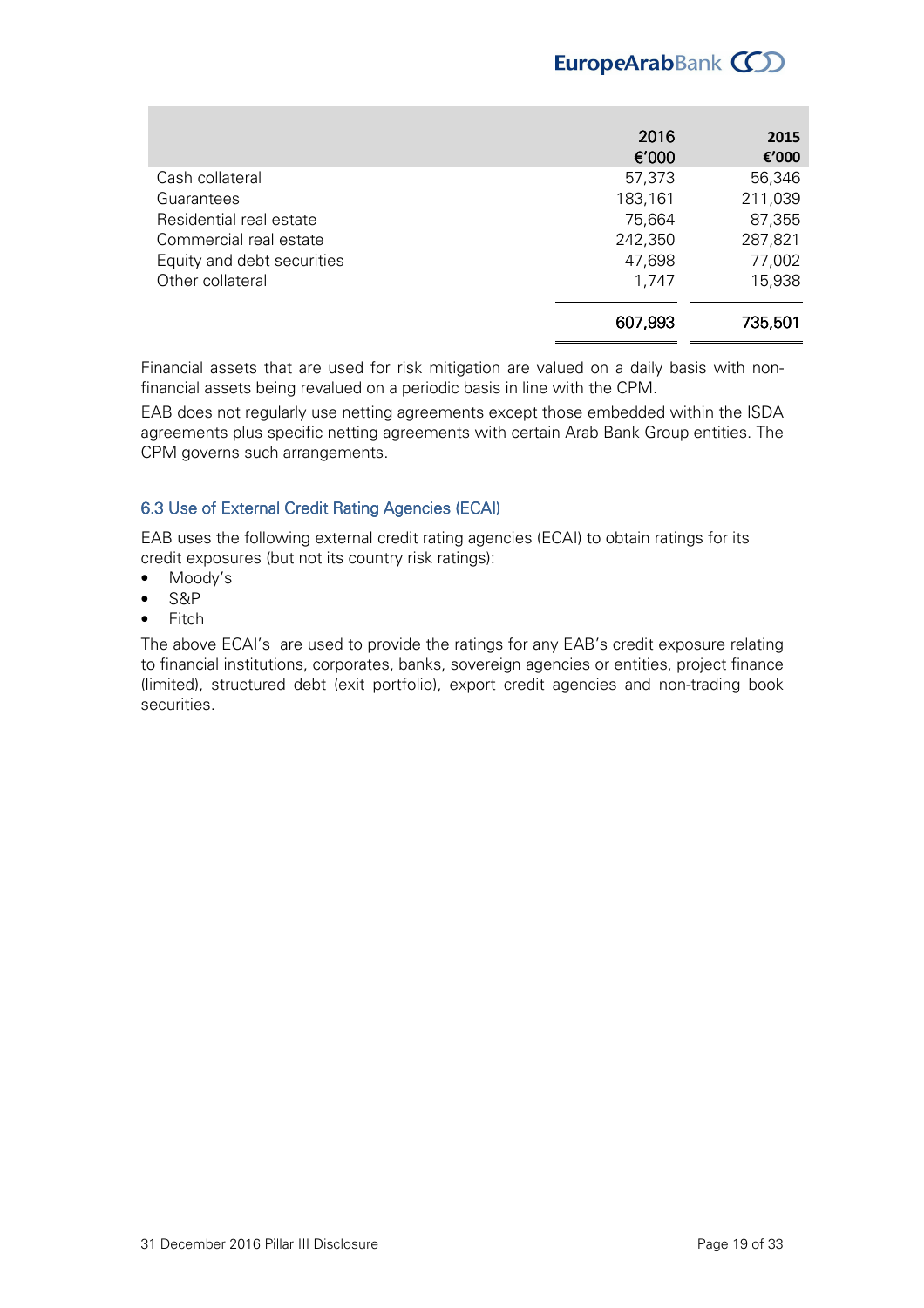# 6.4 Credit Risk Exposures

The table below provides sectorial breakdown of EAB's net credit exposures (on and off balance sheet) pre credit risk mitigation ("CRM").

|                                      | 2016<br>€'000 | 2015<br>€'000 |
|--------------------------------------|---------------|---------------|
| Central governments or central banks | 1,311,278     | 913,344       |
| Institutions                         | 923,163       | 920,898       |
| Industrial and commercial            | 2,944,548     | 3,572,928     |
| Retail                               | 49,010        | 43,533        |
|                                      | 5,227,999     | 5,450,703     |

The table below provides sectorial breakdown of EAB's net credit exposures (on and off balance sheet) pre and post CRM and credit conversion factors ("CCF") for 31 December 2016.

|                                                  | <b>Exposures Pre</b><br><b>CRM and CCF</b> | <b>Exposures Post</b><br><b>CRM and CCF</b> |
|--------------------------------------------------|--------------------------------------------|---------------------------------------------|
|                                                  | €'000                                      | €'000                                       |
| Central governments or central banks             | 1,311,278                                  | 1,377,479                                   |
| Institutions                                     | 525,729                                    | 456,671                                     |
| Corporates                                       | 2,574,448                                  | 1,347,772                                   |
| Retail                                           | 49,010                                     | 48,993                                      |
| Secured by mortgages on immovable property       | 263,426                                    | 263,426                                     |
| Short term claims on institutions and corporates | 397,434                                    | 397,434                                     |
| Exposures in default                             | 40,794                                     | 35,720                                      |
| Items with particularly high risk                | 28,136                                     | 20,402                                      |
| Other items                                      | 37,744                                     | 37,744                                      |
|                                                  | 5,227,999                                  | 3,985,641                                   |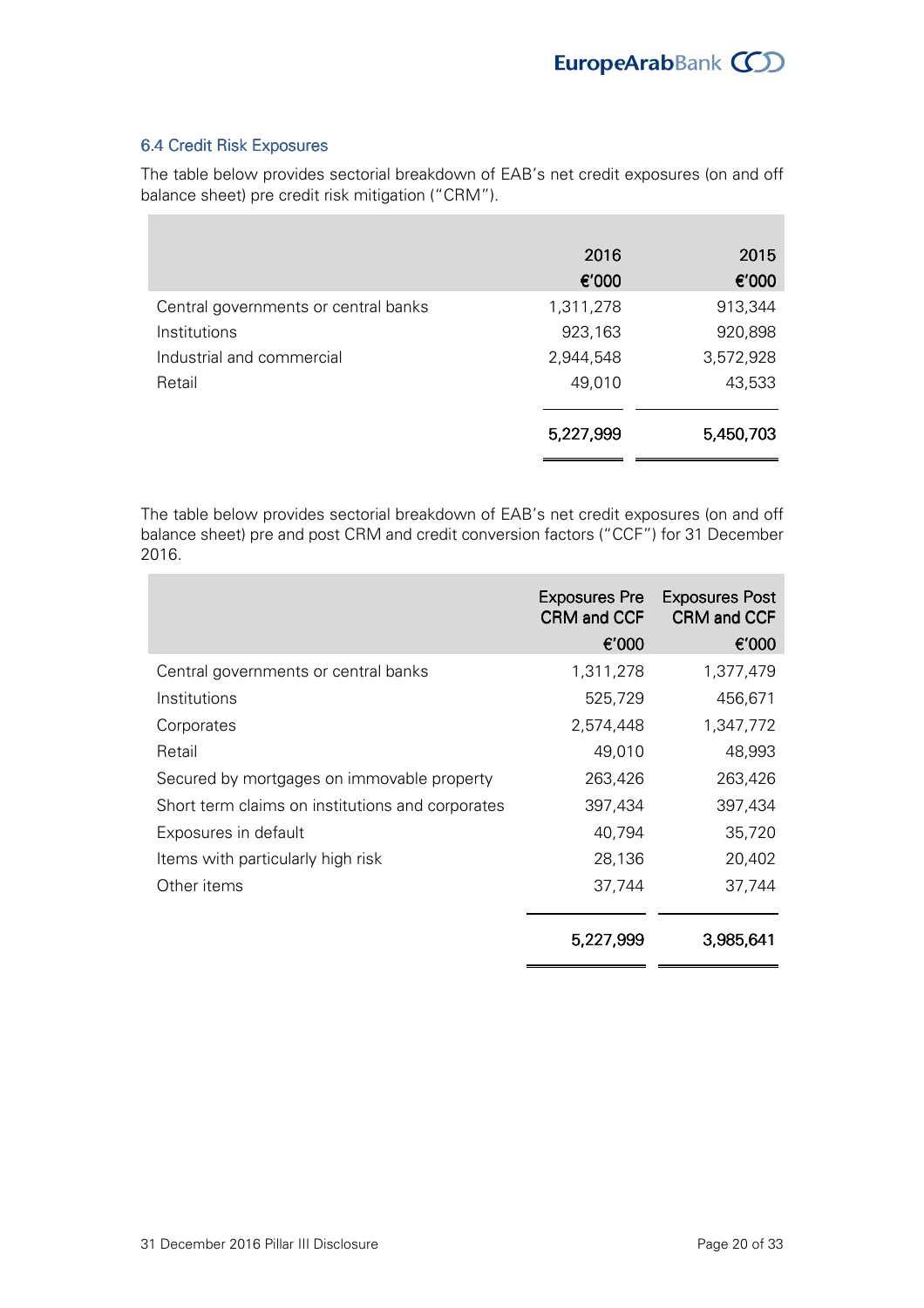|               | 2016<br>€'000 | 2015<br>€'000 |
|---------------|---------------|---------------|
| UK            | 594,757       | 602,182       |
| Europe        | 2,991,112     | 2,797,686     |
| <b>MENA</b>   | 1,267,280     | 1,322,275     |
| North America | 254,781       | 552,793       |
| Asia          | 74,643        | 116,028       |
| Other         | 45,426        | 59,739        |
|               | 5,227,999     | 5,450,703     |

The table below provides geographical breakdown of EAB's net credit exposures (on and off balance sheet, pre CRM).

The table below provides EAB's net credit exposure (on and off balance sheet pre credit risk mitigation) by credit quality step ("CQS") using the external ratings sourced from the External Credit Assessment Institutions ("ECAI") for 31 December 2016.

|                      | Central banks<br>and Institutions<br>€'000 | €'000     | Available for<br><b>Customer Sale Securities</b><br>€'000 | <b>Total</b><br>€'000 |
|----------------------|--------------------------------------------|-----------|-----------------------------------------------------------|-----------------------|
| CQS <sub>1</sub>     | 1,290,565                                  | 107,126   | 173,074                                                   | 1,570,765             |
| CQS 2                | 297,889                                    | 99,526    | 220,633                                                   | 618,048               |
| CQS 3-5<br>CQS 6 and | 190,374                                    | 617,869   | 188,832                                                   | 997,075               |
| unrated              | 31,869                                     | 1,994,447 | 15,795                                                    | 2,042,111             |
|                      | 1,810,697                                  | 2,818,968 | 598,334                                                   | 5,227,999             |

# 6.5 Securitisations

EAB acts only as an investor in a limited number of securitisations which relate to debt securities and residential mortgages. These are legacy/ exit positions. The total credit exposure value as of 31 December 2016 amounts to €16m (2015: €35m).

## 6.6 Counterparty Credit Risk

Treasury is authorised only to execute trades with approved counterparties. A recommended list of desired counterparties, their credit ratings and counterparty limits has been drawn up by the Treasurer, reviewed by Credit Department and approved by the ECC and the Board. This approval is updated at least once a year.

Any adverse event affecting the credit standing of any names in the approved counterparty list will be advised immediately in a note to ALCO and the ECC for appropriate action. Treasury will act accordingly upon any notice received.

We do not believe that a downgrade in EAB's own credit rating will have a material impact on the amount of collateral that EAB itself would have to provide, though this is kept under close and constant review.

EAB's objectives and policies on managing the risks that arise in connection with derivatives are included in note 1(i) and note 30 of the Annual Financial Statements.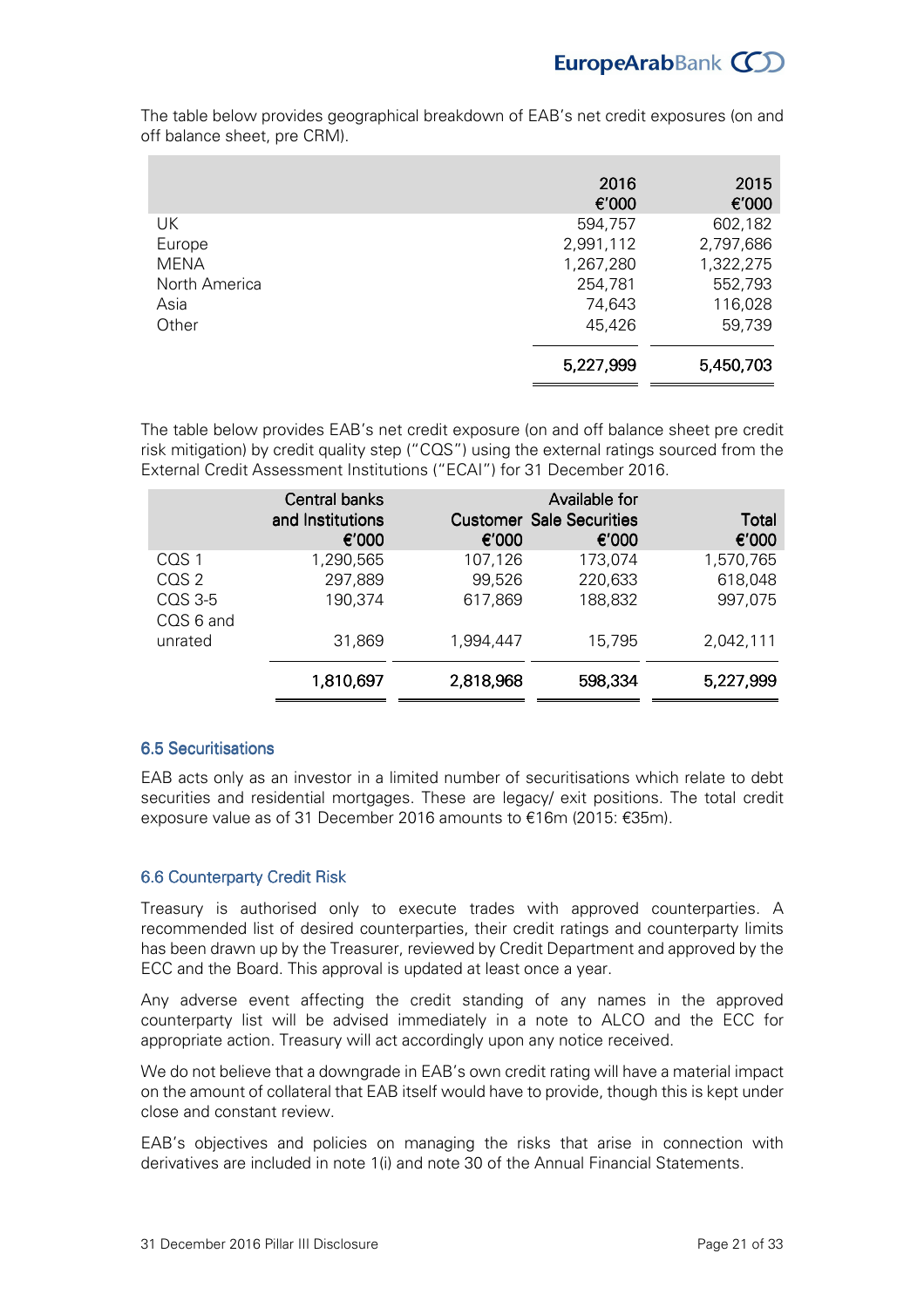EAB uses the Mark to Market approach for the calculation of counterparty credit risk on its derivative population.

The gross notional amounts represent the amounts of all outstanding contracts at year end. It is the sum of the absolute amount of all purchases and sales of derivative instruments. The notional amounts of the derivatives provide a basis for comparison with instruments recognised on the balance sheet, but does not indicate the amounts of future cash flows involved or the current fair value of the instruments and therefore, do not indicate EAB's exposure to credit or price risks.

Derivatives are measured at their fair value, which is calculated as the present value of future expected net contracted cash flows at market related rates as of the balance sheet date.

EAB enters into the following main types of derivative contracts:

## **Interest Rate Swaps**

These are over-the-counter ("OTC") agreements between two parties to exchange periodic payments of interest, or payments for a related index, over a set period based on notional principal amounts. EAB enters into interest rate swaps, exchanging fixed rates for floating rates of interest based on notional amounts. All Interest rate swap trades entered into from the beginning of 2016 are conducted through a Swap Clearer and placed into central clearing.

#### Interest rate futures

Interest rate futures are derivative contracts that allow the buyer and seller agreeing to future delivery of an interest bearing asset and lock in a certain price for a future date.

#### Currency forward contracts

Forward foreign exchange contracts are OTC agreements to deliver, or take delivery of, a specified amount of an asset or financial instrument based on a specified rate applied against the underlying asset or financial instrument, at a specified date.

## Derivative financial instruments held or issued for trading purposes

Most of EAB's derivatives trading activities relate to deals with customers that are normally offset by transactions with other counterparties. EAB may also take limited short term positions within the prescribed market risk limits approved by the Board. Also included under the classification are any derivatives entered into for risk management purposes that do not meet the IAS39 hedge accounting criteria.

## Derivative financial instruments held or issued for hedging purposes

As part of its asset and liability management, EAB uses derivatives for hedging purposes in order to reduce its exposure to market risk. This is achieved by hedging specific financial instruments, portfolios of fixed rate financial instruments and forecast transactions.

The accounting treatment, explained in note 1(i) hedge accounting, depends on the nature of the item hedged and compliance with IAS39 hedge accounting criteria.

The table below represents EAB's derivative positions by product type as at 31 December 2016.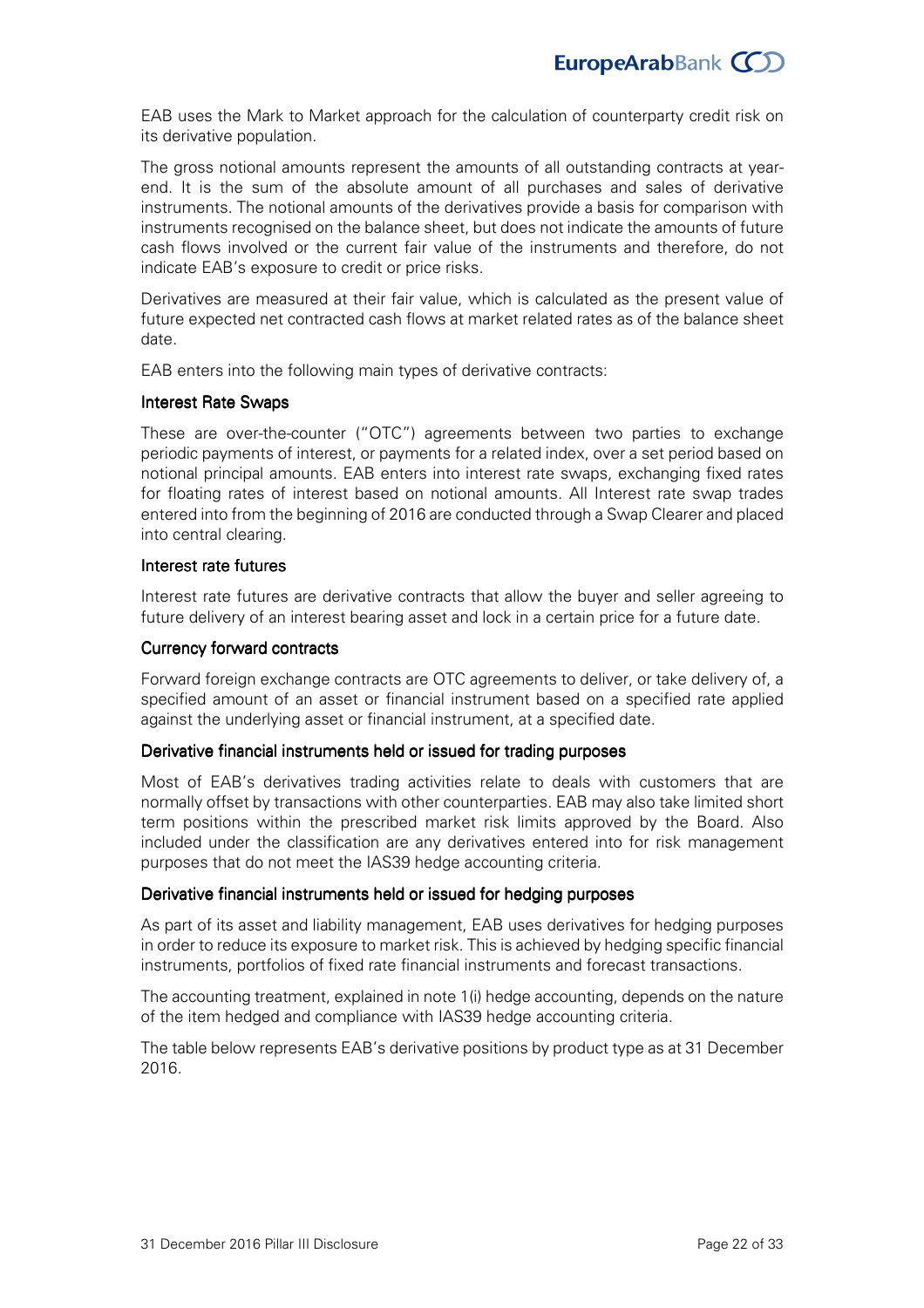# EuropeArabBank (CO)

|                                                                      |                          | <b>FV</b>      | <b>FV</b>          |
|----------------------------------------------------------------------|--------------------------|----------------|--------------------|
|                                                                      | <b>Notional</b><br>€'000 | Asset<br>€'000 | Liability<br>€'000 |
| Derivatives held for trading<br>Interest rate contracts:             |                          |                |                    |
| Interest rate swaps<br>Exchange rate contracts.                      | 401,900                  | 5,684          | 7,029              |
| Currency forward contracts                                           | 618,255                  | 3,455          | 5,379              |
| Net Counterparty Credit Risk exposure due to<br>derivative positions | 1,020,155                | 9,139          | 12,408             |
| Derivatives used as fair value hedges                                |                          |                |                    |
| Interest rate swaps                                                  | 390,609                  | 2,147          | 1,607              |
| Total recognised derivative assets and<br>liabilities                | 1,410,764                | 11,286         | 14,015             |

# 7. Market Risk

EAB's activities expose it primarily to the financial risks of changes in foreign currency exchange rates and interest rates. EAB has some appetite for trading securities and other instruments, mainly in relation to the management of EAB's overall liquidity requirements, which expose it to financial risk of changes in bond prices.

Risks are managed individually through the use of limits and restricting product exposures. The management and measurement of market risk continues to evolve using more stress and scenario tests and a greater level of reporting, as well as using a variety of techniques, including sensitivities supported by analytical review.

Market risks are included under Pillar 1 following the requirements of the standardised approach for specific risk capital charge and the interest rate maturity method for general market risk.

All market risks are monitored and regularly considered by the Board, BARC, ALCO and the ERCC.

## Sensitivity Analysis

The following table details EAB's sensitivity to various risk variables. The analysis has been performed using the following assumptions:

- Reasonable changes in market risks are considered based on internal reporting to key management personnel and different economic environments.
- EAB has measured the EUR equivalent of movements in interest rates, FX rates and credit spreads for GBP, EUR and USD only. EAB does not have a material exposure to changes in other foreign interest rates, other foreign currency rates or bond prices in other currencies and as such sensitivity analyses have not been performed for other currencies.
- A positive number indicates an increase in profit and a negative number indicates increase in loss.
- All scenarios should be considered in isolation as they represent different risks and were calculated holding all other variables constant.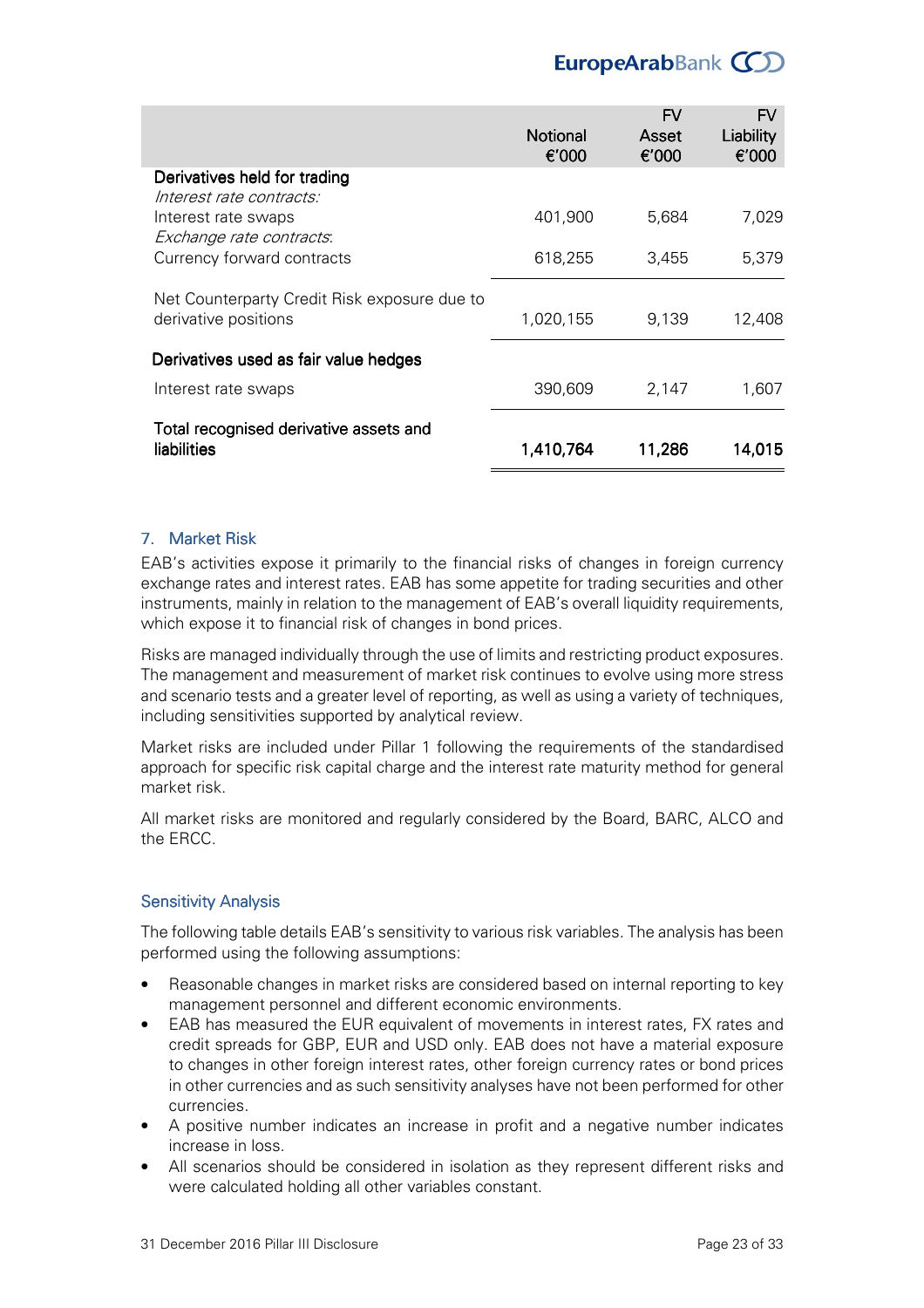|                                                | 2016              |
|------------------------------------------------|-------------------|
| Interest rate sensitivity                      | Impact on Profit/ |
|                                                | (Loss)            |
|                                                | €'000             |
| 100bps increase in interest rate               | 1,066             |
| 100bps decrease in interest rate               | (859)             |
| 25bps stepped increase to 100bps over 2 months | 1,066             |
| 25bps stepped decrease to 100bps over 2 months | (859)             |

Please note that all interest rate risk exposures are transferred to and aggregated in the Treasury department and are included in the above analyses of interest rate sensitivity.

# 8. Liquidity Risk

EAB follows a conservative approach to liquidity risk. A liquidity buffer of high quality liquid assets is retained for risk management and prudential purposes.

EAB assesses its exposure to liquidity risk in three main categories and seeks to ensure that appropriate mitigation is effected where possible, and that adequate insurance and contingency plan steps have been adopted to address the possibility of severe liquidity shocks.

The three categories are:

## Short term tactical liquidity risk

The risk that EAB's liquid assets are insufficient to meet its short term commitments.

#### Structural liquidity risk

The risk that EAB's business model (and consequently, its balance sheet) develops in a way that causes difficulty attracting adequate funding on reasonable terms; and/or

The risk that the structure of the balance sheet is unduly exposed to disruption in its funding markets.

#### Contingency liquidity risk

The risk that EAB experiences unexpected and/or acute liquidity shocks

EAB manages liquidity risk by maintaining adequate reserves, banking facilities and reserve borrowing facilities by continuously monitoring forecast and actual cash flows (both stressed and unstressed) and managing the maturity profiles of financial assets and liabilities.

An assessment of liquidity needs is normally undertaken at least annually and is presented to the ALCO, BARC and the Board to review and challenge. This is known as the Internal Liquidity Adequacy Assessment Process ("ILAAP") and is also available for review by the PRA upon request. The ILAAP describes how risks are assessed, controlled, monitored, mitigated and reported and helps the management determine what might be required to maintain EAB's liquidity assuming certain stressed conditions.

The minimum Liquidity Coverage Ratio ("LCR") is determined in accordance with the PRA and EU CRR rules, and EAB's assessment during 2016 is that EAB complied with the liquidity requirements set out by the PRA in the PRA rulebook section "Internal Liquidity Adequacy Assessment" as well as the EU CRR Part Six "Liquidity" and had more than adequate liquidity resources to withstand the effects of a severe liquidity shock.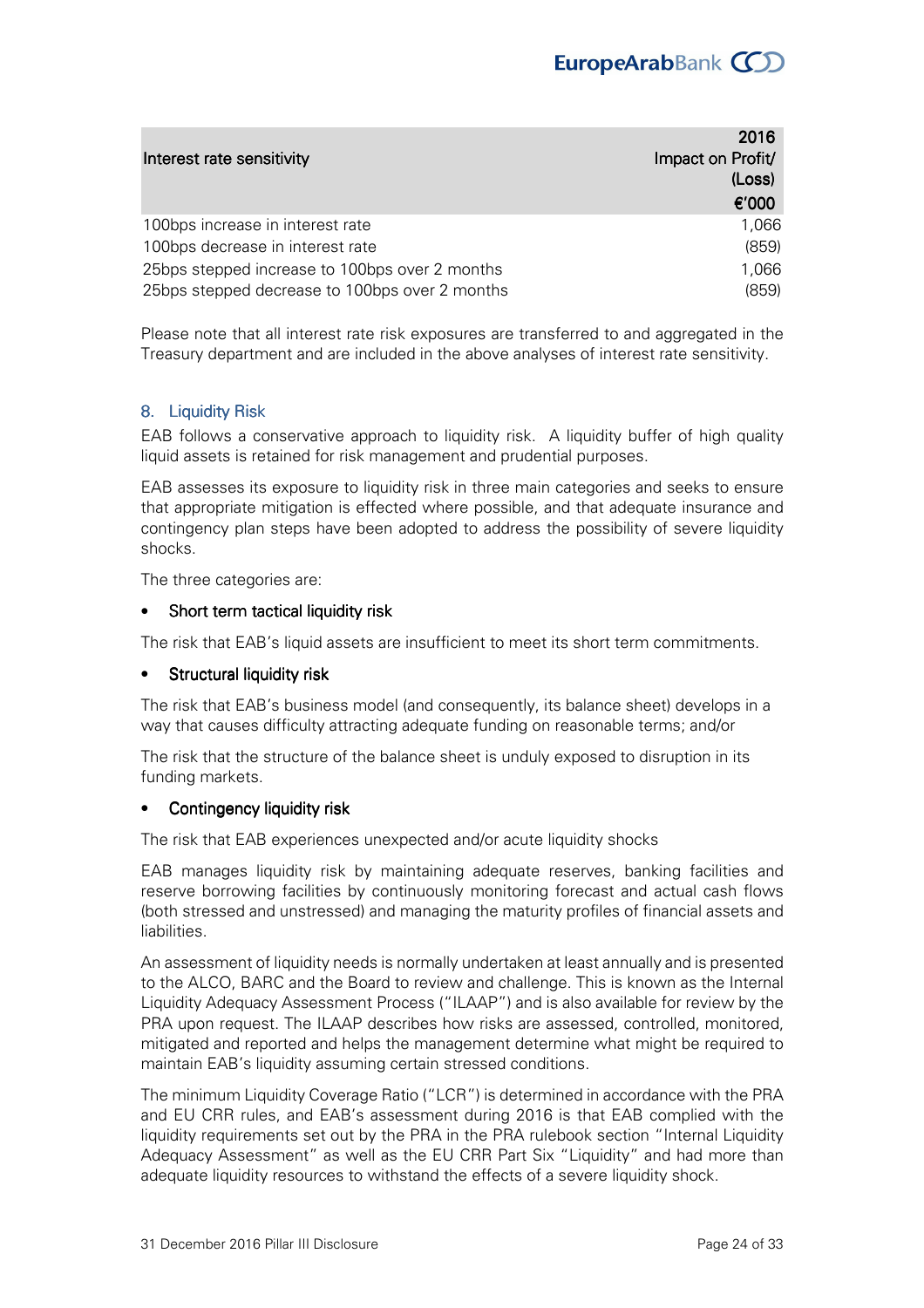## 9. Operational Risk

EAB actively manages operational risk in accordance with regulation and guidance from the FCA and the PRA (as well as guidelines stipulated by other bodies such as the Committee of European Banking Supervisors).

The objective is to maintain high standards of operational risk management and EAB has consequently adopted key tools such as RSCA, operational risk issue and event reporting.

Independent review and oversight of Operational risk is provided by the Head of Operational Risk who reports to the CRO.

This structure is supported by functional and geographic Operational Risk liaisons, an ORC, an Operational Risk Policy, and systems and controls which set the standards, approach and framework for identifying, assessing, measuring, reporting, controlling and managing operational risks.

EAB adopts the standardised approach for calculating Operational Risk capital and consequently embarks on rigorous risk identification exercises to establish any Pillar 2 requirement for Operational Risk.

## 10. Impairment Provisions

#### 10.1 Policy

EAB's policy is to recognize impairment provisions in a timely manner through a focused approach to problem assets on the balance sheet. Impairment reviews including recommendations for new impairment provisions or releases of previously recognised impairment provisions are carried out regularly. These include both specific and collective impairment provisions.

Certain factors determine whether a specific impairment provision should be considered, and these include, but are not limited to:

- Significant financial difficulty of the borrower;
- A breach of contract such as a default or delinquency in payment of interest or principal;
- Forbearance, where EAB, for economic or legal reasons relating to the borrower's financial difficulty, grants to the borrower a concession that it would not otherwise consider;
- It becoming probable that the borrower will enter insolvency or other financial reorganization;
- The disappearance of an active market because of financial difficulties; or
- Observable data indicating that there is a measurable decrease in the estimated future cash flows.

In addition, a collective impairment assessment has been carried out for a set of financial assets with similar risk characteristics using EAB's internal credit rating system. This involves application of judgemental assumptions including potential impairment on default and forced sale discounts supported by discounted cash flow analysis prepared on a case by cases basis for the relevant assets.

The table below details EAB's impairment balance movements: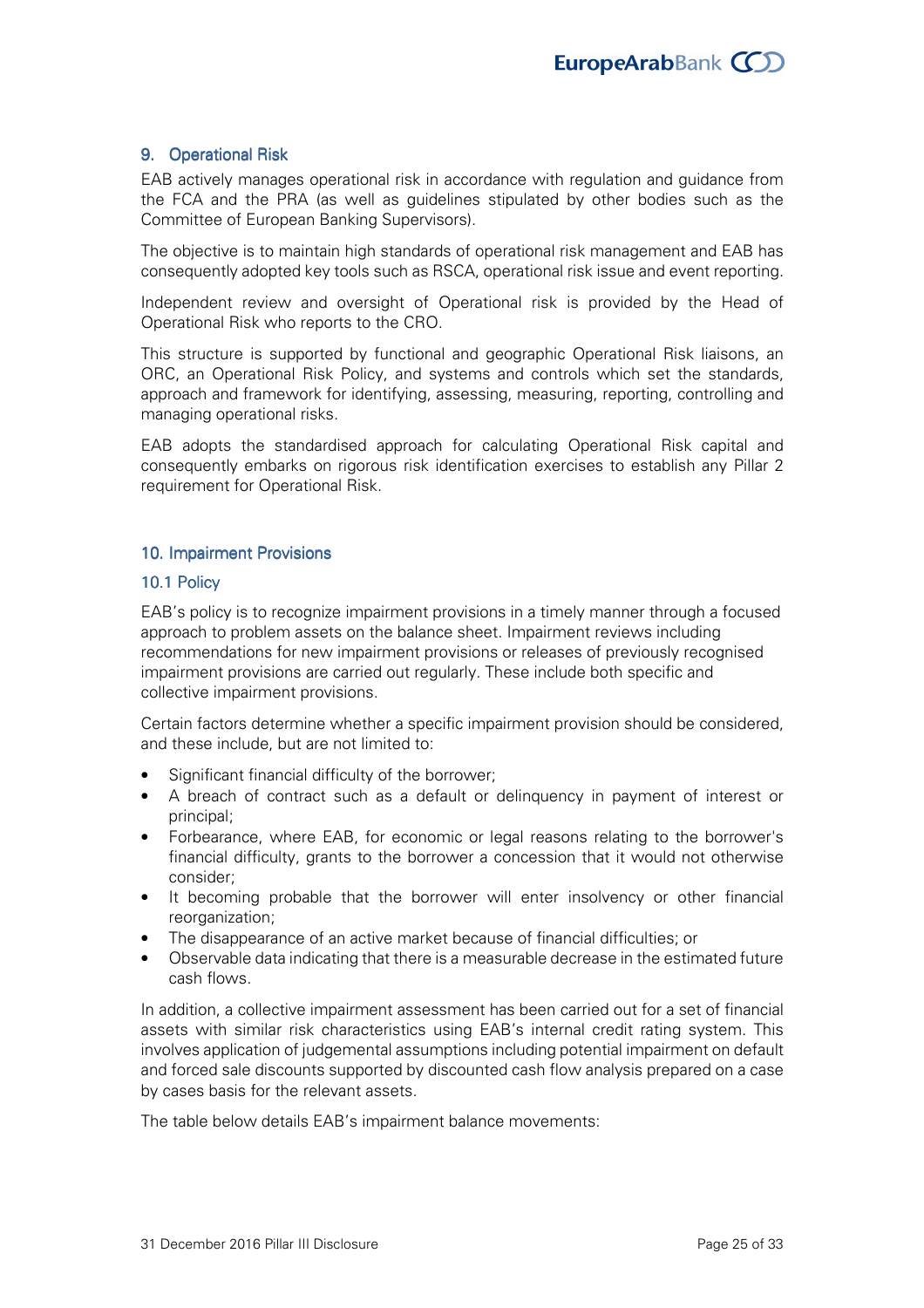# EuropeArabBank COD

|                                      | 2016<br>€'000 | 2015<br>€'000 |
|--------------------------------------|---------------|---------------|
|                                      |               |               |
| As at 1 January                      | 69,961        | 194,557       |
| Charged to income statement          | 6,764         | 4,036         |
| Amounts written off / reversals      | (294)         | (127, 776)    |
| Recoveries/ releases during the year | (9,277)       | (1,770)       |
| Translation adjustments              | (1, 237)      | 912           |
|                                      | 65,917        | 69,959        |

The policy on impairment measurement and methodology are provided in the Notes to the Annual Financial Statements. Impairment loss allowance includes collective impairment of €14.3m (2015: €17.8m).

Included in the impairment allowance are assets with a balance of €6.8m (2015: €34m) which have been placed under administration and/or liquidation.

# 10.2 Past due exposures

Past due amounts are monitored and followed up for settlement. Specific action is taken when the exposure is 30 days and 60 days overdue, including escalation to ECC. The exposure is classified and turned to Non-Performing if settlement is 90 days or more past due.

Once an exposure has been placed on non-performing status it can be removed only after all outstanding amounts of principal and interest have been received or where a suitable restructuring/rescheduling agreement has been approved and signed and the counterparty is current on all its obligations under the revised agreement.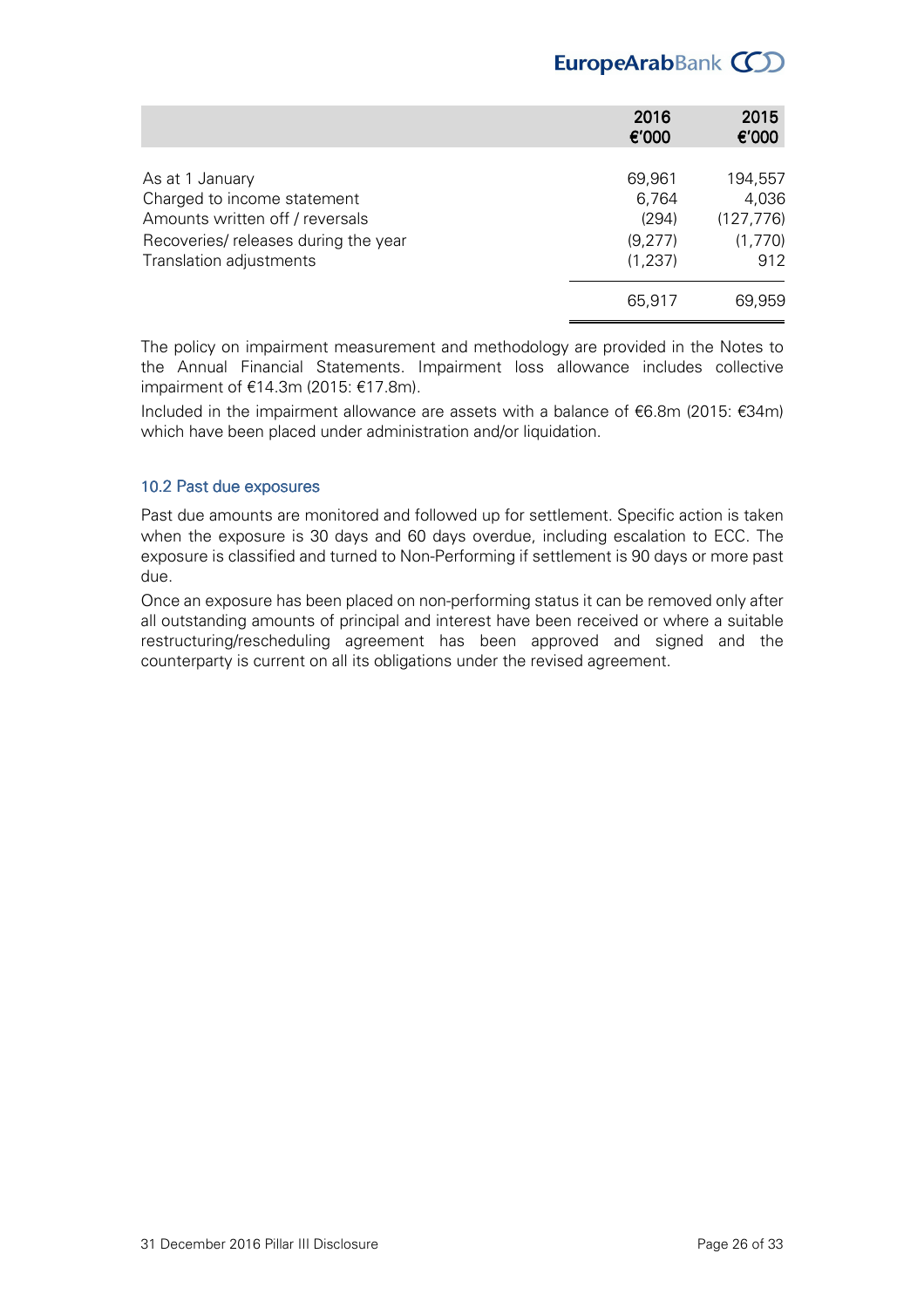The table below provides EAB's past due loans and impairments as at 31 December 2016:

|                                                                        | <b>Balances</b><br>with<br>central<br>banks and<br>due from<br>banks<br>€'000 | Loans and<br>advances<br>to<br>customers<br>€'000 | Fair value<br>through<br>profit or<br>loss and<br>financial<br>investmen<br>ts €'000 | Derivative<br>s €'000 | Total<br>€'000 |
|------------------------------------------------------------------------|-------------------------------------------------------------------------------|---------------------------------------------------|--------------------------------------------------------------------------------------|-----------------------|----------------|
| Neither past due or<br>impaired<br>Past due or                         | 1,586,639                                                                     | 1,194,064                                         | 920,729                                                                              | 11,286                | 3,712,718      |
| impaired                                                               |                                                                               | 75,421                                            | 24,404                                                                               |                       | 99,825         |
| Gross<br>Less: allowance for                                           | 1,586,639                                                                     | 1,269,485                                         | 945,133                                                                              | 11,286                | 3,812,543      |
| specific impairment<br>Less: allowance for<br>collective<br>impairment |                                                                               | (35, 382)                                         | (16, 202)                                                                            |                       | (51, 584)      |
|                                                                        |                                                                               | (14, 333)                                         |                                                                                      |                       | (14, 333)      |
| Net                                                                    | 1,586,639                                                                     | 1,219,770                                         | 928,931                                                                              | 11,286                | 3,746,626      |

The majority of provisions relate to legacy business, which are no longer in the firm's strategy and would not meet current credit policy requirements.

The table below provides EAB's comparative past due loans and impairments as at 31 December 2015:

|                                                          | <b>Balances</b><br>with<br>central<br>banks and<br>due from<br>banks<br>€'000 | Loans and<br>advances<br>to<br>customers<br>€'000 | Fair value<br>through<br>profit or<br>loss and<br>financial<br>investmen<br>ts €'000 | Derivative<br>s €'000 | <b>Total</b><br>€'000 |
|----------------------------------------------------------|-------------------------------------------------------------------------------|---------------------------------------------------|--------------------------------------------------------------------------------------|-----------------------|-----------------------|
| Neither past due or<br>impaired<br>Past due or           | 1,231,164                                                                     | 1,320,937                                         | 947,113                                                                              | 13,331                | 3,512,545             |
| impaired                                                 |                                                                               | 48,228                                            | 27,049                                                                               |                       | 75,277                |
| Gross<br>Less: allowance for                             | 1,231,164                                                                     | 1,369,165                                         | 974,162                                                                              | 13,331                | 3,587,822             |
| specific impairment<br>Less: allowance for<br>collective |                                                                               | (34, 625)                                         | (17, 524)                                                                            |                       | (52, 149)             |
| impairment                                               |                                                                               | (17, 811)                                         |                                                                                      |                       | (17, 811)             |
| Net                                                      | 1,231,164                                                                     | 1,316,729                                         | 956,638                                                                              | 13,331                | 3,517,862             |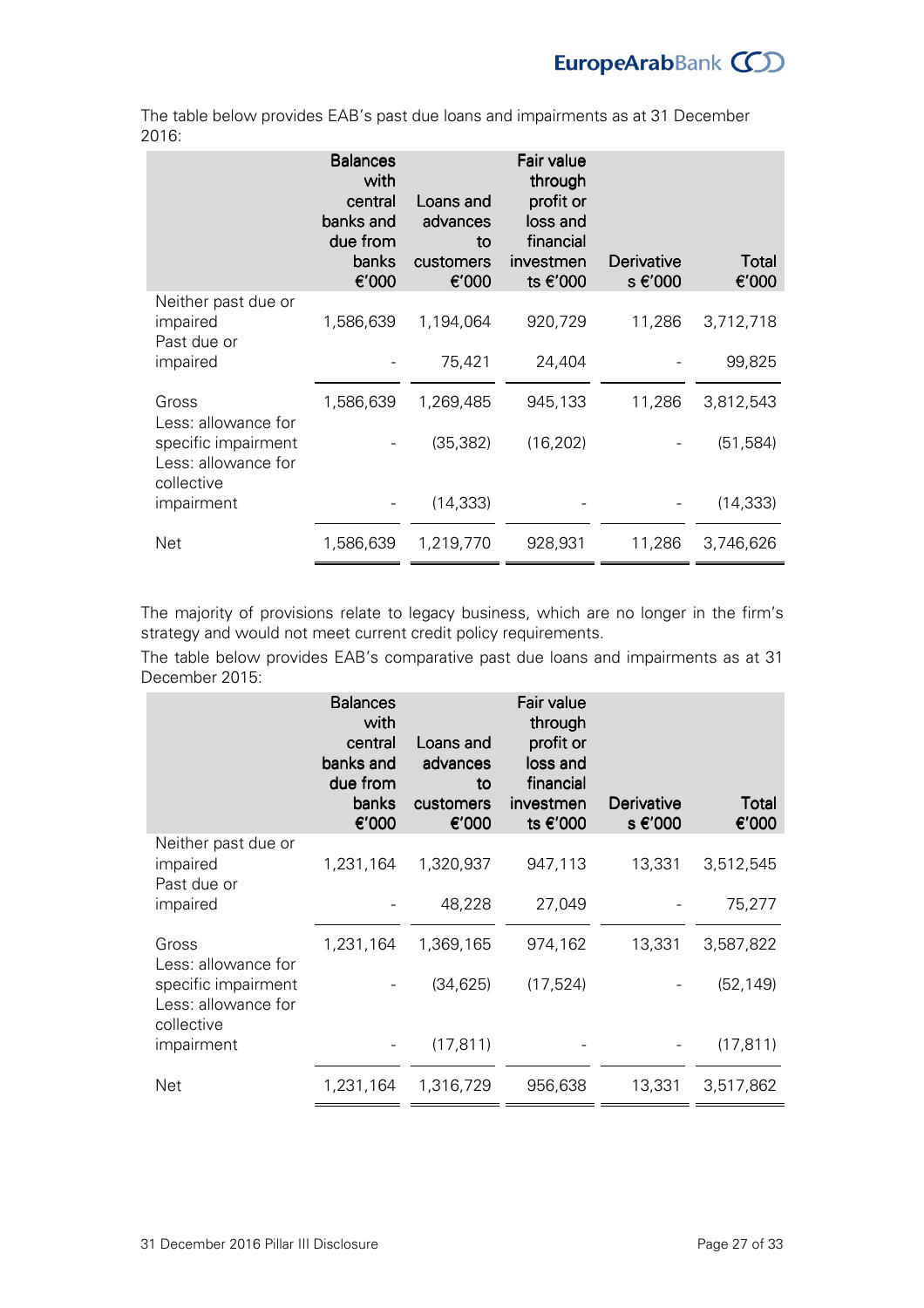EAB's provisions by the largest industry exposures are provided below.

|                           | 2016   | 2015   |
|---------------------------|--------|--------|
|                           | €'000  | €'000  |
| Commercial real estate    | 7.168  | 9,180  |
| Manufacturing and trading | 26,747 | 23,905 |

71% of the provisions emanate from Europe (2015: 87%), as EAB's major geographic area of business.

#### 11. Asset Encumbrance

Certain limited activities undertaken by EAB result in certain assets being encumbered. These activities are largely limited to correspondent banking services provided and derivatives. As of 31st December 2016, EAB's balance sheet was composed of encumbered assets of €93m (2015: €127m) and unencumbered assets of €3,721m (2015: €3,466m). Further details are provided in Appendix IV.

#### 12. Remuneration

#### 12.1 Decision making process

EAB has an established Nomination & Remuneration Committee ("N&RC") which comprises the Chairman of the Board of Directors, the Chairman of the BARC (an Independent Non-Executive Director) and a second Independent Non-Executive Director. The N&RC meets twice a year (or as and when required), and is responsible for ensuring that EAB has an adequate remuneration policy in place which is sufficient to attract and retain qualified individuals.

The N&RC develops and proposes to the Board for approval:

- EAB's Remuneration Policy on terms compliant with the Regulators' (EBA, FCA & PRA) expectations on remuneration; and
- Such other new, or amendments to the existing, compensation plans as the N&RC deems necessary to maintain the competitiveness of EAB in light of its current and anticipated future operations, all such compensation plans to be in compliance with local laws and regulatory requirements.

The N&RC is informed of and advised on any proposed major changes in employee benefit structures throughout EAB.

The N&RC reviews EAB's Remuneration Policy annually, taking into consideration input from Line 2 and Line 3 Risk control functions (Compliance, Risk and Internal Audit, together "Risk Management functions"). Any proposed amendment to the Remuneration Policy is submitted by the N&RC to the Board for review and approval.

The N&RC reviews EAB's Remuneration Policy Statement annually, in order to record EAB's selfassessment of compliance with the Regulators' expectations on remuneration.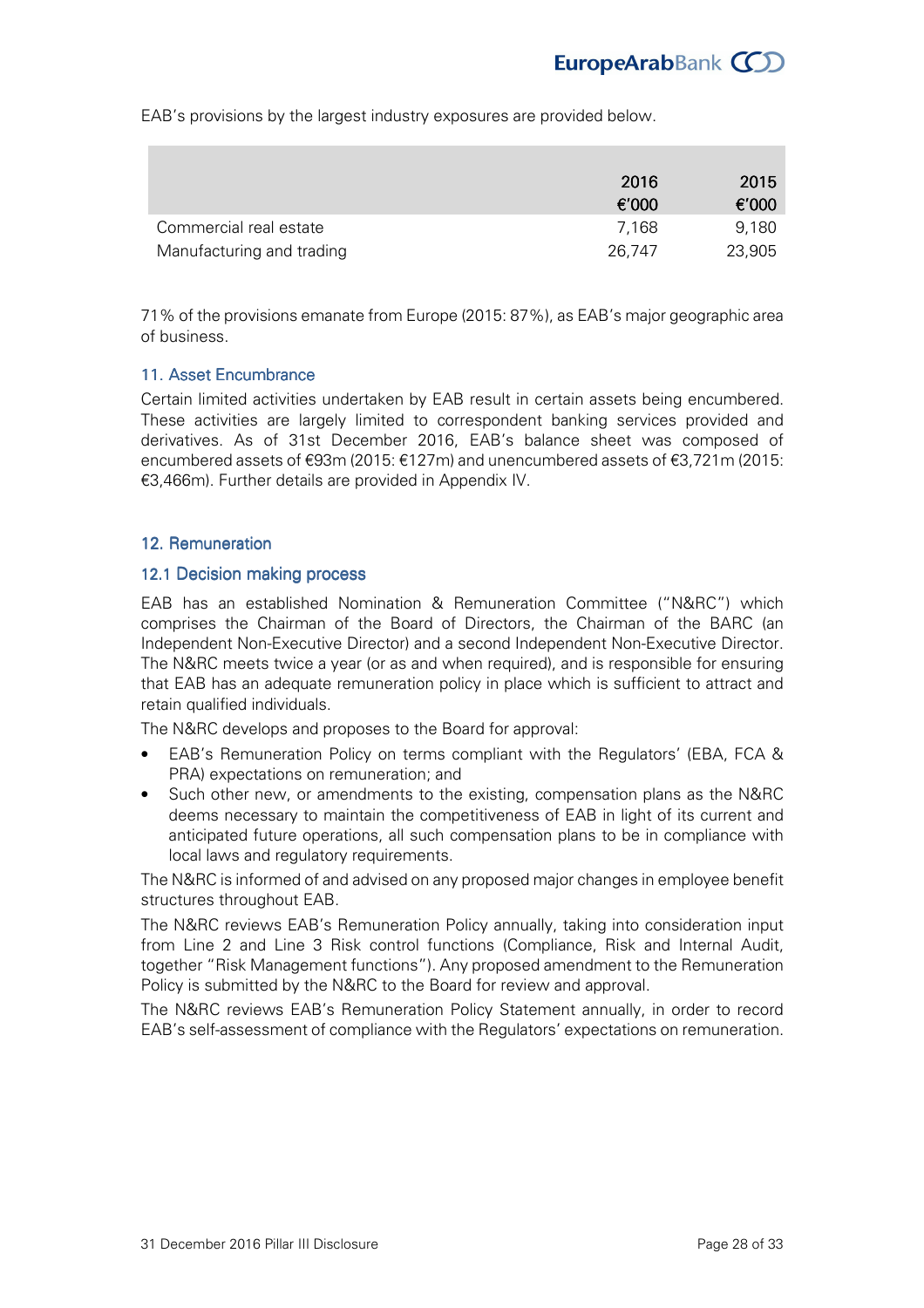The N&RC's primary responsibilities are to:

- Consider and recommend candidates for appointment to the Board and Board Committees;
- Appoint the EXCO;
- Regularly review succession planning:
- Set the remuneration packages of the EXCO members and Material Risk Takers ("MRT's") and review their performance assessments taking into consideration input from risk management functions;
- Recommend the terms of EAB's Remuneration Policy and undertake the annual review of the Remuneration Policy Statement in line with the Regulators' expectations on remuneration.

The performance related element of remuneration is a significant component in this regard, that shall be aligned with the best interests of the EAB stakeholders.

The Committee will take into account its Performance Measurement Duties set out in its Terms of Reference and EAB's Remuneration Policy when setting remuneration packages or evaluating bonuses.

The bonus pool is developed using a top-down process. The CEO makes the recommendation for the overall bonus pool amount to the N&RC and it is set formally by that N&RC, based on the information received from the relevant business units, control functions and support functions. Using all of the information available, the N&RC agrees the bonus pool based on EAB's performance over the year, individual performance, market conditions, the requirement to retain and motivate staff and, above all, affordability.

No MRT shall be involved in any decisions as to their own remuneration.

EAB's Compliance, Risk and Internal Audit functions provide input regarding the structure of EAB's remuneration arrangements, and report to the CEO and the N&RC, including where there are concerns about compliance with EAB's Compliance and Risk policies.

The N&RC have appointed Willis Towers Watson to advise on the determination of its remuneration policy and specifically in determining arrangements to ensure compliance with the FCA Remuneration Code.

## 12.2 Link between Pay and Performance

EAB has no pre-agreed numerical formula for performance awards. Awards are determined firstly on EAB's overall performance, then on the individual's performance, contribution and value, including assessment of their behavioural competencies. Performance related element of employee remuneration is aligned with the best interests of all EAB's stakeholders and is not based on the financial (sales) performance of any individual.

Individual objectives are set for each staff member, including MRT's, relevant to their specific role and include a range of performance measures designed to encourage adherence to EAB's Compliance and Risk Management policies, as well as desired behaviours.

The variable remuneration of staff is based on the firm's operating profit as this is reflective of the firm's performance. This bonus pool is based on EAB's performance and ability to pay for that year. The Committee liaises with Finance, Risk Management, Credit and other functions as necessary, to ensure that the remuneration scheme does not adversely affect EAB's Capital Adequacy Ratio.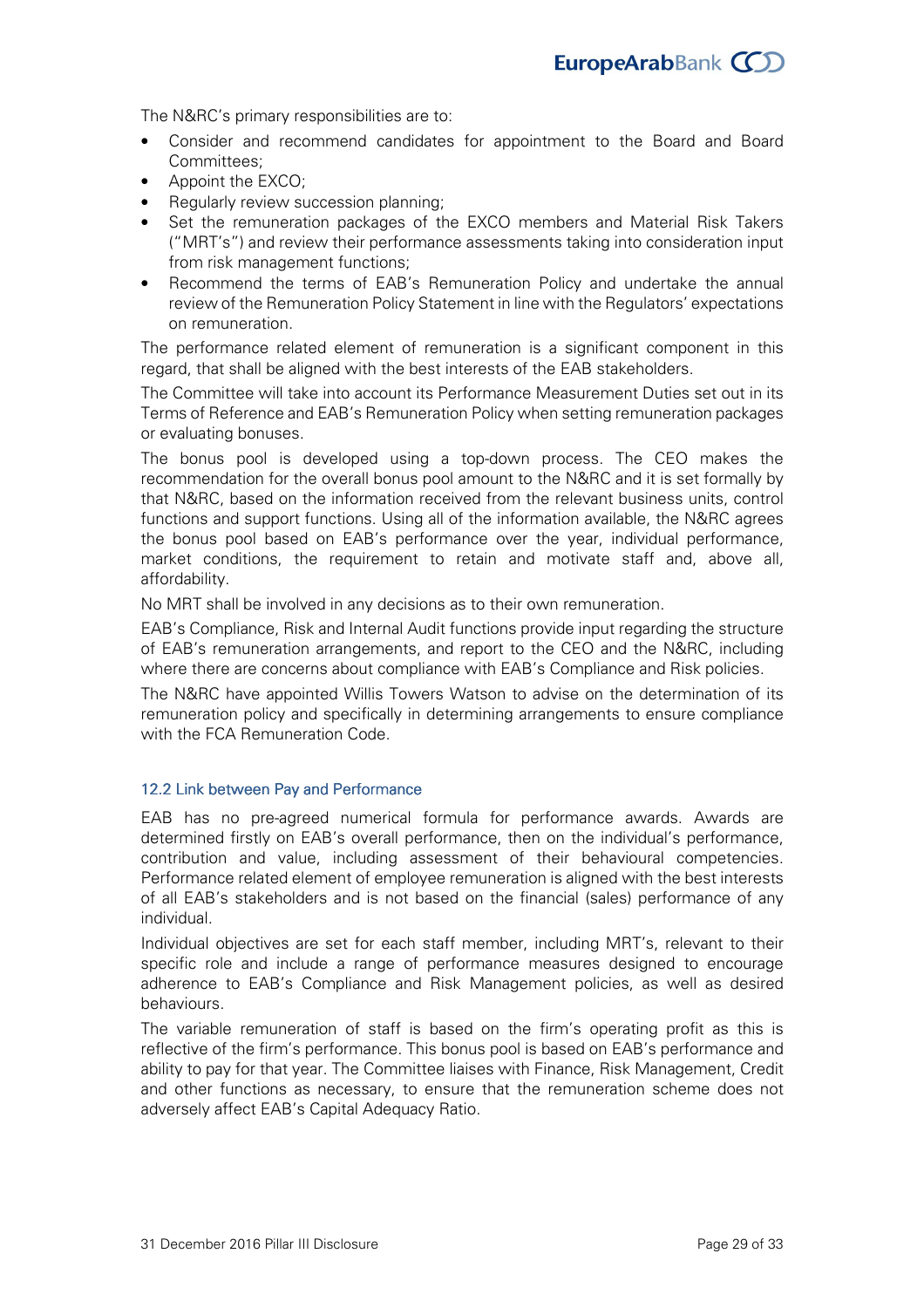#### 12.3 Ratio of Fixed to Variable remuneration

The variable remuneration represents a percentage of salary and is not a multiple. The fixed component therefore will represent a sufficiently high proportion of the total remuneration to enable flexibility on any variable remuneration component, including the possibility that there will be no variable component payable.

#### 12.4 Design characteristics of remuneration system

EAB's remuneration system is designed to support EAB's business strategy, objectives, values and long-term interests, in accordance with the Regulators' principles and regulations, and is applied in what EAB considers to be the most appropriate manner. It is intended to achieve the following:

- Promote a sound risk management culture within EAB.
- Encourage desired behaviours consistent with EAB's culture, values and principles of good governance.
- Attract and retain individuals with the appropriate experience, competence, knowledge and skills to deliver EAB's strategy.
- Be affordable and appropriate in line with employment market practises and conditions and peer organisations remuneration structures.
- Be consistent with EAB's performance and ability to pay

All incentive award arrangements are short-term, paid annually and are totally discretionary.

EAB has been designated as a Level 3 firm by the FCA and as such is not required to have a deferral policy. There is no deferred portion of bonus applicable, and the bonus is paid in cash only (no shares). There are currently no Long Term Incentive Plans or other executive incentive schemes in place and EAB has no plans to implement any in the future.

The N&RC will consider the input from the Risk Management functions and make any appropriate decisions regarding the application of any "malus" or "clawback" of MRT's variable remuneration.

The remuneration policy will not adversely affect EAB's Capital Adequacy Ratio.

As of 31 December 2016, EAB had 14 employees identified as MRT's, excluding the Chairman and the non-executive directors, whose professional activities were considered to have a material impact on the firm's risk profile.

The table below analyses the remuneration of the MRT's:

|                                     | Aggregate Remuneration |
|-------------------------------------|------------------------|
| Strategic business units            | €1.441m                |
| Support, risk and control functions | €3.728m                |
| Total                               | €5.169m                |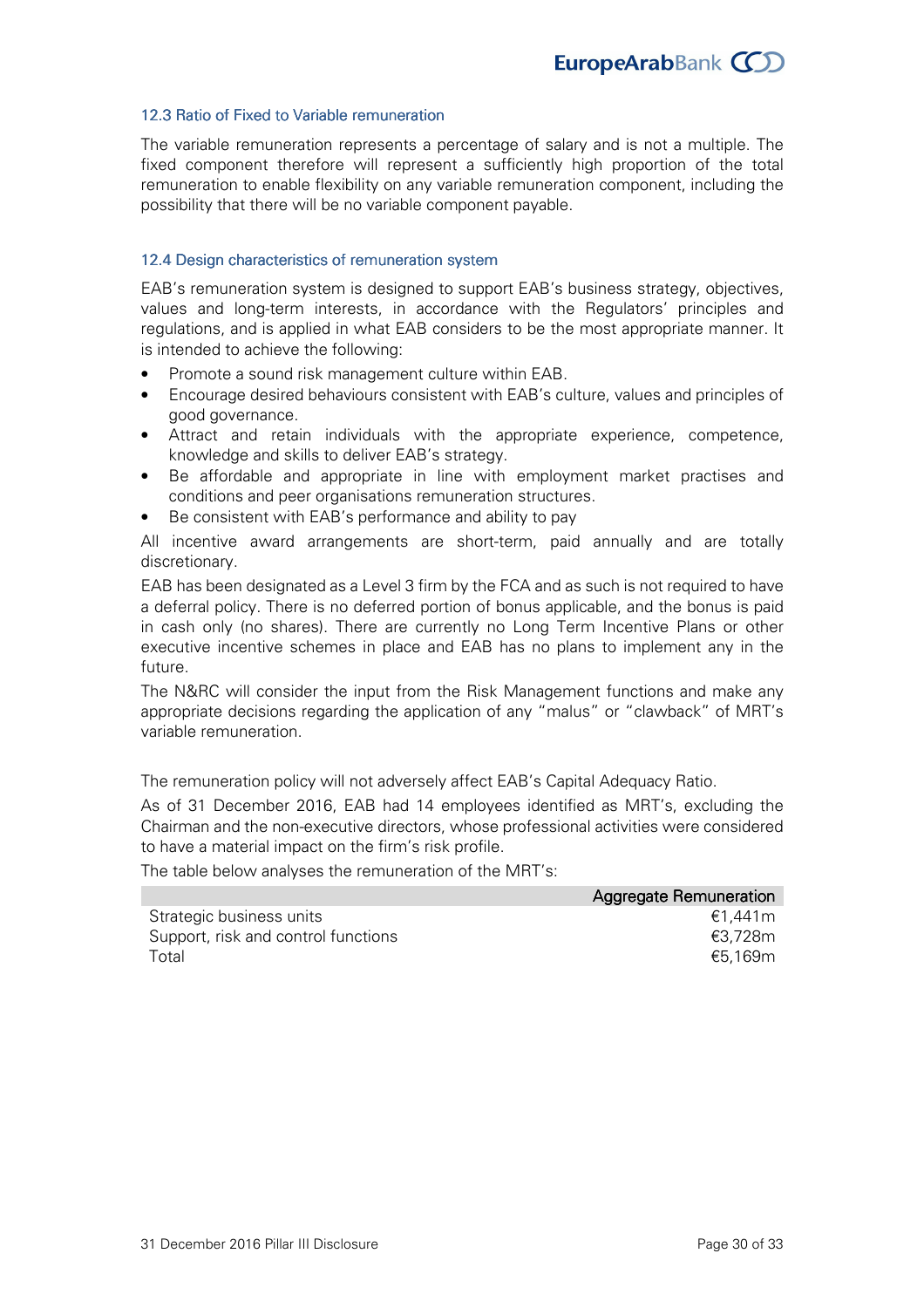# Appendices

# Appendix I: Capital Instruments main features

| Capital Instruments main features template                                     |               |                                      |                                     |                 |  |  |  |
|--------------------------------------------------------------------------------|---------------|--------------------------------------|-------------------------------------|-----------------|--|--|--|
|                                                                                | Europe Arab   | Europe Arab                          | Europe Arab                         | Europe Arab     |  |  |  |
| Issuer                                                                         | Bank          | Bank                                 | Bank                                | Bank            |  |  |  |
| Unique identifier                                                              | n/a           | GB00B5WCP47                          | GB00B2PRPV5                         | n/a             |  |  |  |
| Governing laws of the instrument                                               | English       | English                              | English                             | English         |  |  |  |
| <b>Regulatory Treatment</b>                                                    |               |                                      |                                     |                 |  |  |  |
| <b>Transitional CRR rules</b>                                                  | Tier1         | Tier <sub>2</sub>                    | Tier <sub>2</sub>                   | Tier1           |  |  |  |
| Post transitional rules                                                        | Tier1         | Tier <sub>2</sub>                    | Tier2                               | Tier1           |  |  |  |
| Eligible at Solo/ (sub-) consolidated/ Solo & (sub-) consolidated              | Solo          | Solo                                 | Solo                                | Solo            |  |  |  |
|                                                                                |               | Subordinated                         | Subordinated                        |                 |  |  |  |
| Instrument type                                                                | Share capital | debt                                 | debt                                | Deferred Shares |  |  |  |
| Amount recognised in regulatory capital                                        | € 609,925,540 | €142,234,022                         | €96,515,266                         | €72,000         |  |  |  |
| Nominal amount of instrument                                                   | € 609,925,540 | US\$150,000,000                      | US\$101,785,000                     | £50,000         |  |  |  |
| Issue px                                                                       | 100           | 100                                  | 100                                 | 100             |  |  |  |
| Redemption px                                                                  | 100           | 100                                  | 100                                 | 100             |  |  |  |
|                                                                                |               | Liability -                          | Liability -                         |                 |  |  |  |
| Accounting classification                                                      | Equity        | amortised cost                       | amortised cost                      | Equity          |  |  |  |
| Date of issue                                                                  |               | 12/07/2011                           | 12/07/2011                          |                 |  |  |  |
| Perpetual or dated                                                             | n/a           | Perpetual                            | Perpetual                           | n/a             |  |  |  |
| <b>Original Maturity</b>                                                       | n/a           | n/a                                  | n/a                                 | n/a             |  |  |  |
| Issuer call subject to prior supervisory approval                              | No            | No                                   | No                                  | No              |  |  |  |
| Optional call date, contingent call dates and redemption amount                | n/a           | n/a                                  | n/a                                 | n/a             |  |  |  |
| Subsequent call dates, if applicable                                           | n/a           | n/a                                  | n/a                                 | n/a             |  |  |  |
| Coupon/Dividends                                                               |               |                                      |                                     |                 |  |  |  |
| Fixed or floating dividend/coupon                                              | n/a           | Floating                             | Floating                            | n/a             |  |  |  |
|                                                                                |               |                                      | Libor + 0.50% per Libor + 0.35% per |                 |  |  |  |
| Coupon rate and any related index                                              | n/a           | annum                                | annum                               | n/a             |  |  |  |
| Existance of a dividend stopper                                                | No            | No                                   | No                                  | No              |  |  |  |
|                                                                                | Fully         |                                      |                                     | Fully           |  |  |  |
| Fully discretionary, partially discretionary or mandatory (in terms of timing) | discretionary | Mandatory                            | Mandatory                           | discretionary   |  |  |  |
| Existence of step up or other incentive to redeem                              | No            | No                                   | No                                  | No              |  |  |  |
| Non cumulative or cumulative                                                   | n/a           | n/a                                  | n/a                                 | n/a             |  |  |  |
| Convertible or non -convertible                                                |               | n/al Non-convertible Non-convertible |                                     | n/a             |  |  |  |
| Write-down features                                                            | None          | None                                 | None                                | None            |  |  |  |
| Position in subordinated hierarchy in liquidiation                             | n/a           | n/a                                  | n/a                                 | n/a             |  |  |  |
| Non-compliant transitioned features                                            | n/a           | n/a                                  | n/a                                 | n/a             |  |  |  |
| If yes, specify non-compliant features                                         | n/a           | n/a                                  | n/a                                 | n/a             |  |  |  |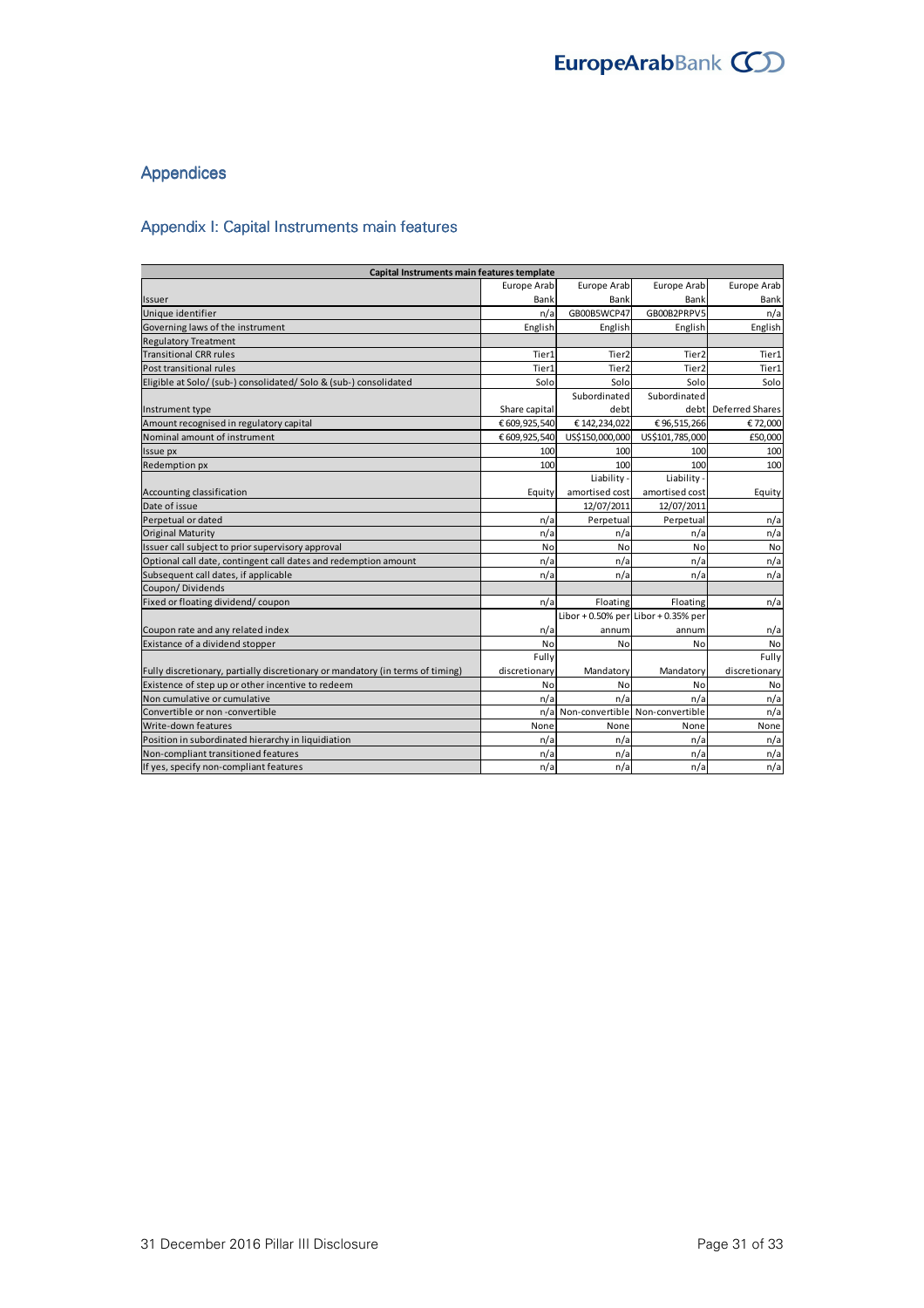|                                    | Audited Financial Consolidation |                    | <b>Regulatory Own</b> |
|------------------------------------|---------------------------------|--------------------|-----------------------|
|                                    | <b>Statements</b>               | <b>Adjustments</b> | <b>Funds</b>          |
|                                    | €000's                          | €000's             | €000's                |
| Called up share capital            | 609,998                         |                    | 609,998               |
| Retained earnings & other reserves | (297, 704)                      | 193                | (297, 511)            |
| <b>Total Shareholders Equity</b>   | 312,294                         | 193                | 312,487               |
| <b>Regulatory Adjustments</b>      |                                 |                    | (1,752)               |
| <b>Tier 1 capital</b>              |                                 |                    | 310,735               |
| Subordinated notes*                | 238,749                         |                    | 238,749               |
| <b>Tier2 capital</b>               |                                 |                    | 238,749               |
|                                    |                                 |                    |                       |
| <b>Total capital resources</b>     |                                 |                    | 549,484               |

Appendix II: Reconciliation between audited financial statements and regulatory own funds as at 31<sup>st</sup> December 2016

EAB has availed itself of the exemption available under Section 401 of the Companies Act 2006 and has published company only audited financial statements.

# Appendix III: Transitional Own Funds disclosure as at 31<sup>st</sup> December 2016

|                                                                                     |                                                                                                                                                                                                                                              | <b>Amounts subject to Pre</b>                                                                                                                                                                                                                        |
|-------------------------------------------------------------------------------------|----------------------------------------------------------------------------------------------------------------------------------------------------------------------------------------------------------------------------------------------|------------------------------------------------------------------------------------------------------------------------------------------------------------------------------------------------------------------------------------------------------|
|                                                                                     |                                                                                                                                                                                                                                              | regulation (EU) No 575/2013                                                                                                                                                                                                                          |
|                                                                                     |                                                                                                                                                                                                                                              | treatment                                                                                                                                                                                                                                            |
|                                                                                     |                                                                                                                                                                                                                                              |                                                                                                                                                                                                                                                      |
|                                                                                     |                                                                                                                                                                                                                                              |                                                                                                                                                                                                                                                      |
|                                                                                     |                                                                                                                                                                                                                                              |                                                                                                                                                                                                                                                      |
|                                                                                     |                                                                                                                                                                                                                                              |                                                                                                                                                                                                                                                      |
|                                                                                     |                                                                                                                                                                                                                                              |                                                                                                                                                                                                                                                      |
|                                                                                     |                                                                                                                                                                                                                                              |                                                                                                                                                                                                                                                      |
|                                                                                     |                                                                                                                                                                                                                                              |                                                                                                                                                                                                                                                      |
|                                                                                     |                                                                                                                                                                                                                                              |                                                                                                                                                                                                                                                      |
|                                                                                     |                                                                                                                                                                                                                                              |                                                                                                                                                                                                                                                      |
| (812)                                                                               |                                                                                                                                                                                                                                              |                                                                                                                                                                                                                                                      |
|                                                                                     |                                                                                                                                                                                                                                              |                                                                                                                                                                                                                                                      |
|                                                                                     |                                                                                                                                                                                                                                              |                                                                                                                                                                                                                                                      |
|                                                                                     | 36 (1) e, 41, 472 (7)                                                                                                                                                                                                                        |                                                                                                                                                                                                                                                      |
|                                                                                     |                                                                                                                                                                                                                                              |                                                                                                                                                                                                                                                      |
|                                                                                     | 36(1) k                                                                                                                                                                                                                                      |                                                                                                                                                                                                                                                      |
|                                                                                     |                                                                                                                                                                                                                                              |                                                                                                                                                                                                                                                      |
|                                                                                     |                                                                                                                                                                                                                                              |                                                                                                                                                                                                                                                      |
| (940)                                                                               | 105                                                                                                                                                                                                                                          |                                                                                                                                                                                                                                                      |
|                                                                                     |                                                                                                                                                                                                                                              |                                                                                                                                                                                                                                                      |
|                                                                                     |                                                                                                                                                                                                                                              |                                                                                                                                                                                                                                                      |
|                                                                                     | 467                                                                                                                                                                                                                                          |                                                                                                                                                                                                                                                      |
|                                                                                     |                                                                                                                                                                                                                                              |                                                                                                                                                                                                                                                      |
|                                                                                     |                                                                                                                                                                                                                                              |                                                                                                                                                                                                                                                      |
|                                                                                     |                                                                                                                                                                                                                                              |                                                                                                                                                                                                                                                      |
|                                                                                     |                                                                                                                                                                                                                                              |                                                                                                                                                                                                                                                      |
|                                                                                     |                                                                                                                                                                                                                                              |                                                                                                                                                                                                                                                      |
|                                                                                     |                                                                                                                                                                                                                                              |                                                                                                                                                                                                                                                      |
| 238,749                                                                             |                                                                                                                                                                                                                                              |                                                                                                                                                                                                                                                      |
|                                                                                     |                                                                                                                                                                                                                                              |                                                                                                                                                                                                                                                      |
|                                                                                     |                                                                                                                                                                                                                                              |                                                                                                                                                                                                                                                      |
|                                                                                     |                                                                                                                                                                                                                                              |                                                                                                                                                                                                                                                      |
|                                                                                     |                                                                                                                                                                                                                                              |                                                                                                                                                                                                                                                      |
|                                                                                     |                                                                                                                                                                                                                                              |                                                                                                                                                                                                                                                      |
| 14.8%                                                                               |                                                                                                                                                                                                                                              |                                                                                                                                                                                                                                                      |
| 14.8%                                                                               |                                                                                                                                                                                                                                              |                                                                                                                                                                                                                                                      |
| 26.1%                                                                               |                                                                                                                                                                                                                                              |                                                                                                                                                                                                                                                      |
| Regulatory adjustments relating to unrealised gains and losses pursuant to Articles | Amount at disclosure date<br>609,998<br>609,998<br>(287, 854)<br>(9,657)<br>312.487<br>Exposure amount of the following items which qualify for a RW of 1250%, where the<br>(1,752)<br>310,735<br>310,735<br>238,749<br>549,484<br>2,101,478 | Regulation (EU) No 575/2013<br><b>Article Reference</b><br>26(1), 27, 28, 29, EBA list 26(3)<br>EBA list 26 (3)<br>$26(1)$ c<br>26(1)<br>84, 479, 480<br>33(a)<br>$36(1)$ c, 38<br>36 (1) kii, 243 (1) b, 244 (1) b, 258<br>36 (1) a, 472 (3)<br>468 |